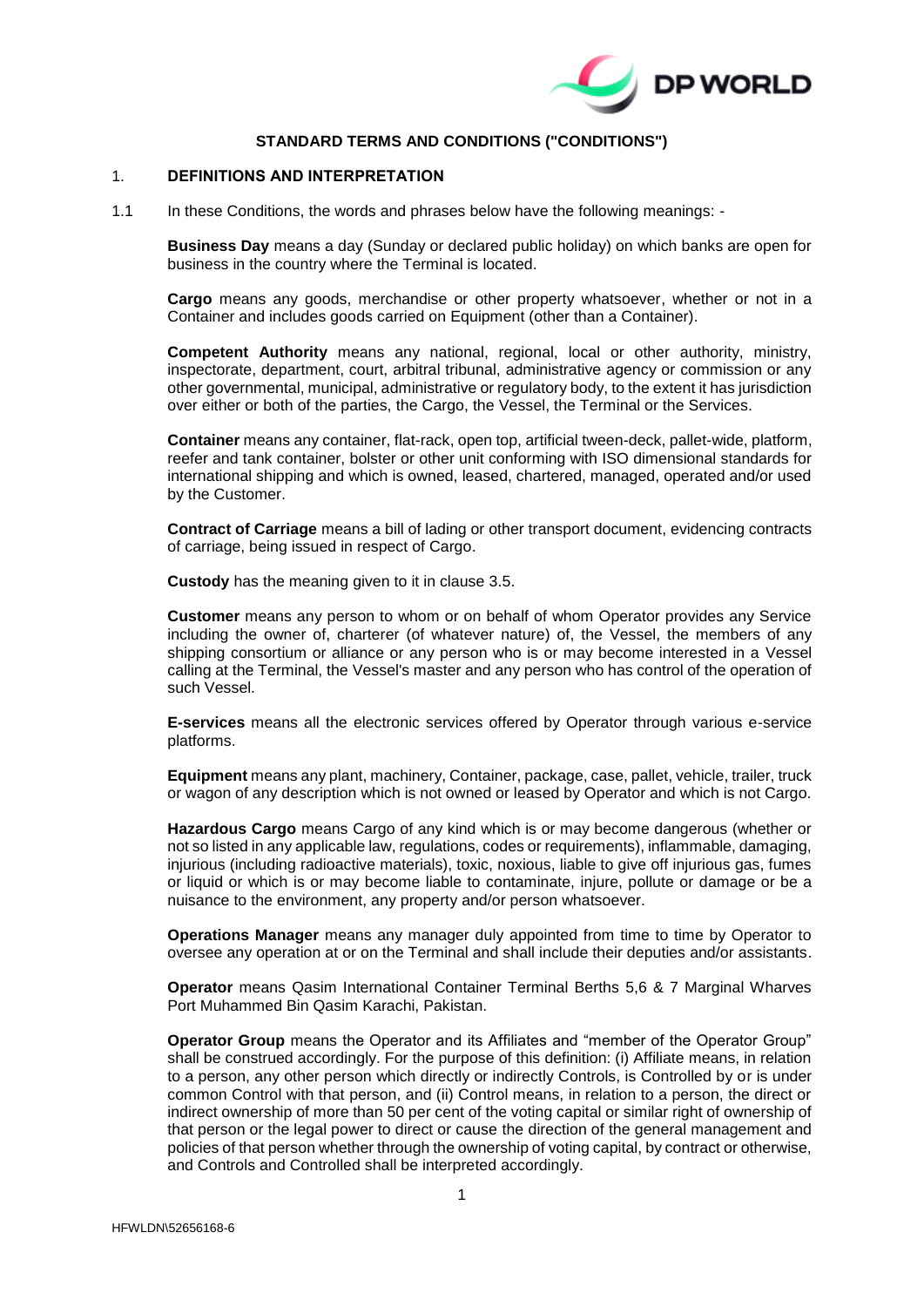

**Services** means all services and activities performed or arranged, and all the facilities made available, by Operator, in each case whether gratuitous or not.

**SOLAS Convention** shall mean the International Convention for the Safety of Life at Sea 1974 of the International Maritime Organisation as supplemented by the SOLAS Guidelines as amended from time to time.

**SOLAS Guidelines** means the guidelines regarding the verified gross mass of a container carrying cargo (MSC.1/Circ.1475) published by the International Maritime Organization, as amended or updated or replaced from time to time.

**Terminal** means the Container or multi-purpose Terminal operated by Operator in the Muhammed Bin Qasim by Qasim International Container Terminal, and any land thereon or adjacent thereto leased or otherwise occupied by Operator for the purposes of providing its **Services** 

**Users** means the (i) Customers and (ii) owner, or any other person who is or may become interested in, or entitled to possession of, the Cargo; (iii) the owner, or any other person who is or may become interested in, or entitled to possession of, the Containers, or in any Equipment; (iv) the owner, or any other person who is or may become interested in, or entitled to possession of, any road or rail vehicle which enters the Terminal; and (v) any person who drives or operates such vehicle and (vi) any person who uses and/or enters the Terminal.

**Vessel** means any ship, container ship, barge, lighter or other ship of any description, including all lashing equipment for the proper securing of Containers, Equipment or Cargo, its gear and all other equipment or other property on board.

**VGM** or **Verified Gross Mass** means the total gross mass of a packed container as obtained by one of the two methods prescribed by the SOLAS Convention and otherwise in accordance with applicable laws.

**VGM Procedures** shall mean the procedures which Operator has published at <https://www.dpworld.com/en/karachi/quick-links/faqs> for the production and provision of the VGM in accordance with applicable laws.

- 1.2 In these Conditions:
	- 1.2.1 each sub-clause shall be construed severally;
	- 1.2.2 where the context permits, words in the singular shall include the plural and vice versa and words importing any gender shall include all other genders;
	- 1.2.3 where the context permits, any reference to: (i) Containers will include laden and empty Containers; (ii) Cargo will include the Equipment the Cargo is contained or carried on or in and (iii) Equipment will included loaded and empty Equipment;
	- 1.2.4 the words **include(s)** or **including** shall be deemed to have the words "without limitation" following them.
- 1.3 Legislation
	- 1.3.1 If any legislation whether national or international is compulsorily applicable and cannot be derogated from, these Conditions shall, in so far as possible, be construed in accordance with such legislation. If any of these Conditions are found by any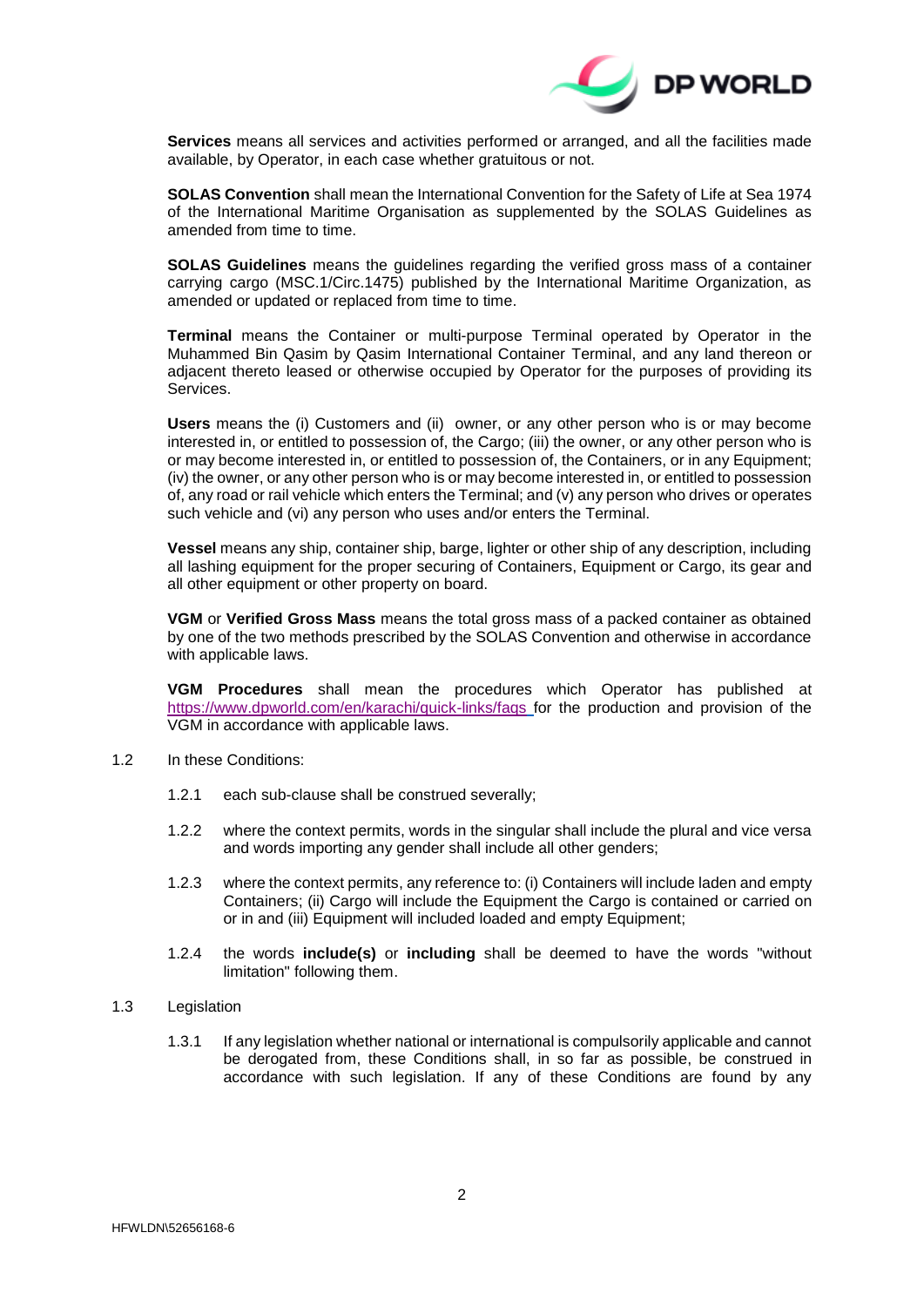

competent court or tribunal to be contrary to such legislation, these Conditions shall be varied only to the extent necessary to comply with such legislation<sup>1</sup>.

1.3.2 Nothing in these Conditions shall operate to limit or deprive Operator of any statutory protection, defence, exception or limitation of liability authorised by any applicable laws, statutes or regulations and Operator shall have the full benefit of such laws, statutes or regulations.

# 2. **APPLICATION OF THESE CONDITIONS**

- 2.1 These Conditions shall apply to:
	- 2.1.1 all Services provided, or made available, by Operator;
	- 2.1.2 the use by any User of the Terminal and/or the facilities at the Terminal;
	- 2.1.3 all Vessels which berth at the Terminal.
- 2.2 In the absence of express acceptance by the User of these Conditions, by receiving or using the Services from Operator, or by using or entering the Terminal, including by berthing any Vessel at the Terminal, the User is deemed to have read, understood and agreed to these Conditions, without amendment.
- 2.3 These Conditions shall apply to the exclusion of any printed (whether in electronic form or otherwise) terms and conditions of any purchase order or other correspondence or documents issued by the User in connection with the Services unless expressly accepted in writing.
- 2.4 There shall be no variation to these Conditions unless expressly agreed by both parties in writing. Any notice to be given under these Conditions must be given in writing to the registered office of Operator or the User or the branch or agency office of the User through which it has dealt with Operator in respect of the Services.
- 2.5 The User represents and warrants that it will bring these Conditions (including the limits, defences, exceptions, liberties and exclusions herein) to the attention of any person who the User may instruct to enter upon the Terminal or otherwise deal with Operator including any subcontractor, agent, employee or other party instructed by the User.
- 2.6 The User shall ensure that it is familiar with, and that it follows, any regulations, instructions or directions issued by Operator, the Operations Manager, any Operator employee or any authorised agent of Operator which relate to the use of the Terminal, entry thereon or the use of any Equipment or Vessel there on or there at.
- 2.7 The User shall ensure that any third party which it might instruct to enter on to the Terminal (including any subcontractor, agent, employee or other party) is familiar with any such regulations, instructions or directions.
- 2.8 If the Customer has appointed an agent, or if Operator reasonably believes that the Customer has appointed an agent, in respect of the Services the Customer shall be deemed to have authorised such agent to act on its behalf in respect of all matters hereunder including to pay to or receive from Operator all sums due under these Conditions unless the Customer notifies Operator to the contrary at any time and Operator shall be entitled to act upon any instruction, request, notice or other communication from such agent without prior reference to the Customer.
- 2.9 The User is solely responsible for, and will indemnify the Operator and hold the Operator harmless from, all and any duties, taxes, imposts, levies, deposits and outlays of whatsoever

 1 INTERNAL NOTE: This is one of the clauses that would need to be reviewed by local counsel in each jurisdiction where the STCs are used.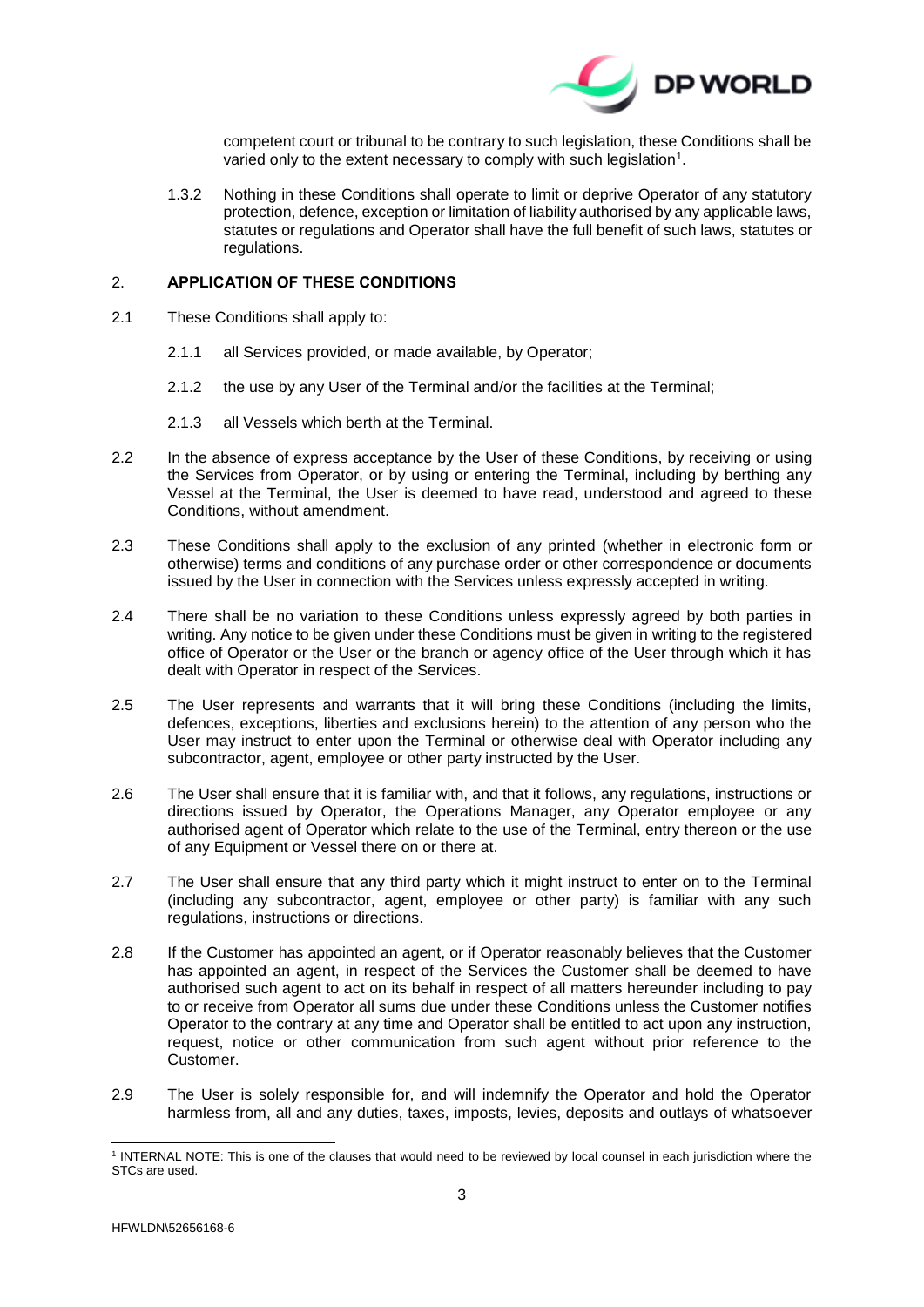

nature levied by any Competent Authority and/or any expenses incurred in complying with the requirements of any authority in relation to the Cargo, Equipment and/or Vessel.

2.10 These Conditions do not create a relationship of employer and employee, principal and agent (except for the limited purpose stated in clause [9.8\)](#page-13-0) or partnership between the Operator and the Customer.

# <span id="page-3-1"></span>3. **SERVICES PROVIDED**

- 3.1 Operator will provide the Services using reasonable care and skill.
- 3.2 Subject to specific written instructions given by the User and accepted by Operator in writing, Operator reserves to itself complete freedom in respect of the means and procedures to be employed in the provision of the Services. Operator may deviate from the User's instructions (whether or not accepted by Operator) in any respect if Operator considers it is necessary in the interest of the User and the User shall reimburse Operator with all reasonable expenses incurred thereby.
- 3.3 Operator will exercise reasonable despatch in providing Services but will not be liable for any delay whatsoever, howsoever caused (including negligence), unless a special arrangement is agreed to the contrary in writing with Operator. If such arrangement is agreed, Operator's liability will be limited in accordance with clause [8.6.5.](#page-11-0)
- 3.4 Operator may, at its discretion, arrange for the Services or any part thereof, to be carried out by one or more sub-contractors or agents on any terms whatsoever. Where such a subcontractor is appointed at the request of the Customer, Operator shall have no liability for the acts or omissions of sub-contractor.
- <span id="page-3-0"></span>3.5 Custody
	- 3.5.1 Containers, non-containerised Cargo and Equipment shall be deemed to be in the custody of Operator: -
		- (a) in respect of import Containers, non-containerised Cargo or Equipment, when the Container, non-containerised Cargo or Equipment is physically lifted off from the Vessel's deck, hold or from the top of other Containers on the Vessel;
		- (b) in respect of export Containers, non-containerised Cargo or Equipment, when the Container, non-containerised Cargo or Equipment is (i) physically lifted off from the truck or wagon by Operator's cargo handling equipment for stacking at the container yard of the Terminal or (ii) detached from the incoming truck;
		- (c) in respect of transhipment Containers, non-containerised Cargo or Equipment, when the Container, non-containerised Cargo or Equipment is physically lifted off from one Vessel's deck, hold or from the top of the Containers on one Vessel.
	- 3.5.2 Containers, non-containerised Cargo and Equipment shall cease to be deemed to be in the custody of Operator: -
		- (a) in respect of import Containers, non-containerised Cargo or Equipment, when the Container, non-containerised Cargo or Equipment is (i) mounted onto the withdrawing truck or wagon by Operator's cargo handling equipment for delivery to the consignee or (ii) attached to the withdrawing truck for delivery to the consignee;
		- (b) in respect of export Containers, non-containerised Cargo or Equipment, when the Container, non-containerised Cargo or Equipment is restowed on the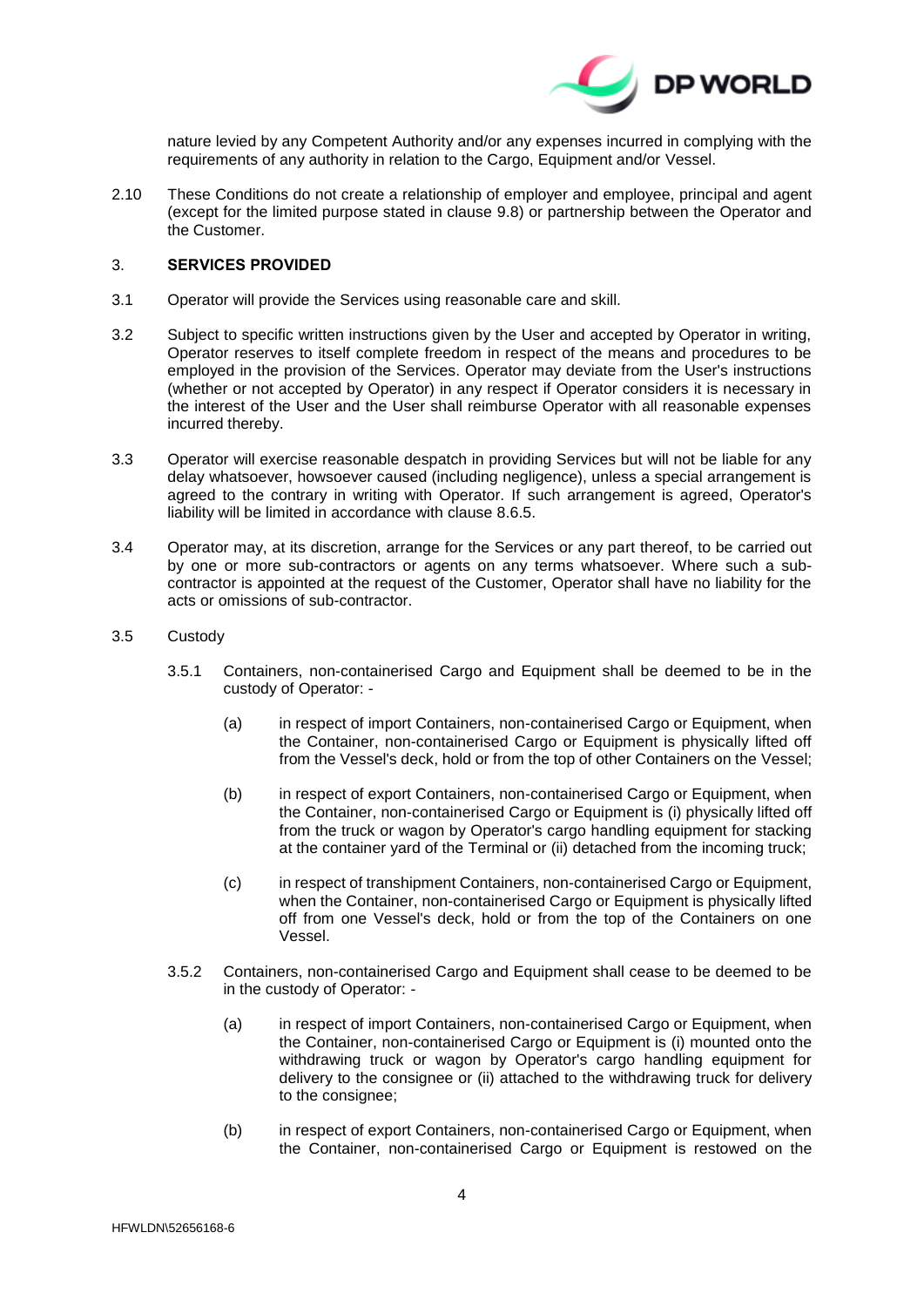

Vessel's deck, hold or on top of another container on the Vessel (as from locking twist locks on board);

- (c) in respect of transhipment Containers, non-containerised Cargo or Equipment, when the Container, non-containerised Cargo or Equipment is restowed on another Vessel's deck, hold or on top of another container on another Vessel (as from locking twist locks on board).
- 3.5.3 With regards to any vehicle which is driven by a passenger using the Terminal as the point of embarkation or disembarkation in connection with travelling on a passenger Vessel ("**Passenger Vehicles**"), the Operator shall only be liable in respect of any damage to or loss of a Passenger Vehicle whilst the Passenger Vehicle is on land within the Terminal. The Operator accepts no liability in respect of such loss or damage after such Passenger Vehicle has crossed the Vessel's loading ramp to embark that Vessel or before such Passenger Vehicle has left the Vessel's loading ramp to disembark that Vessel. The Operator accepts no liability in respect of damage to Passenger Vehicles resulting from the malfunctioning of any apparatus or equipment belonging to a Vessel and used for loading Passenger Vehicles. The Operator accepts no liability in respect of damage to or loss of Passenger Vehicles resulting from the instructions issued to the drivers of those Passenger Vehicles by or on behalf of the Customer or its appointed agent during the embarkation or disembarkation of those Passenger Vehicles.
- 3.6 Without prejudice to any other rights under these Conditions or otherwise, Operator reserves the right, but is under no obligation, to: -
	- 3.6.1 open and/or inspect any Containers, Equipment, Vessel and/or Cargo;
	- 3.6.2 remove Cargo and/or Equipment immediately which the Operator reasonably believes is Hazardous Cargo and to dispose of such Cargo and/or Equipment without notice;
	- 3.6.3 refuse to handle, move or otherwise deal with Cargo or Equipment which in Operator's opinion appear to be or may become Hazardous Cargo;
	- 3.6.4 refuse acceptance of damaged or distorted Containers or Equipment, or of any Container or Equipment which in its opinion is in an unsatisfactory condition;
	- 3.6.5 refuse to handle any Container or Cargo with a weight which exceeds its stated weight or the safe working load of any cargo handling equipment; or
	- 3.6.6 take any action which Operator considers is reasonable to comply with applicable law and/or the lawful requirement of any Competent Authority.
- 3.7 The User shall be responsible for the safe keeping of any data, figures, passwords or other information of any nature entered within the E-services or any other computer or operating system used or operated by or on behalf of Operator or any other party and supplied to the User, its agents or employees which might be used to demand or otherwise facilitate the release of any Cargo or Equipment from Operator.
- 3.8 If Operator releases or allows the release of the Cargo or Equipment to a party who uses correct data, figures, passwords or other information as entered within the E-services or such other computer or operating system, Operator shall have no liability whatsoever for such release unless it can be shown that Operator was negligent in disclosing the data, figures, passwords or other information or in releasing the Cargo or Equipment. The burden of proving that Operator was negligent in the disclosure or release shall rest with the User.
- 3.9 Cargo and Equipment which for any reason whatsoever cannot be delivered at the time of delivery into the Terminal from a Vessel or otherwise will be placed on the quays, or elsewhere within the Terminal at the expense and risk of the User. Operator's charges, including quay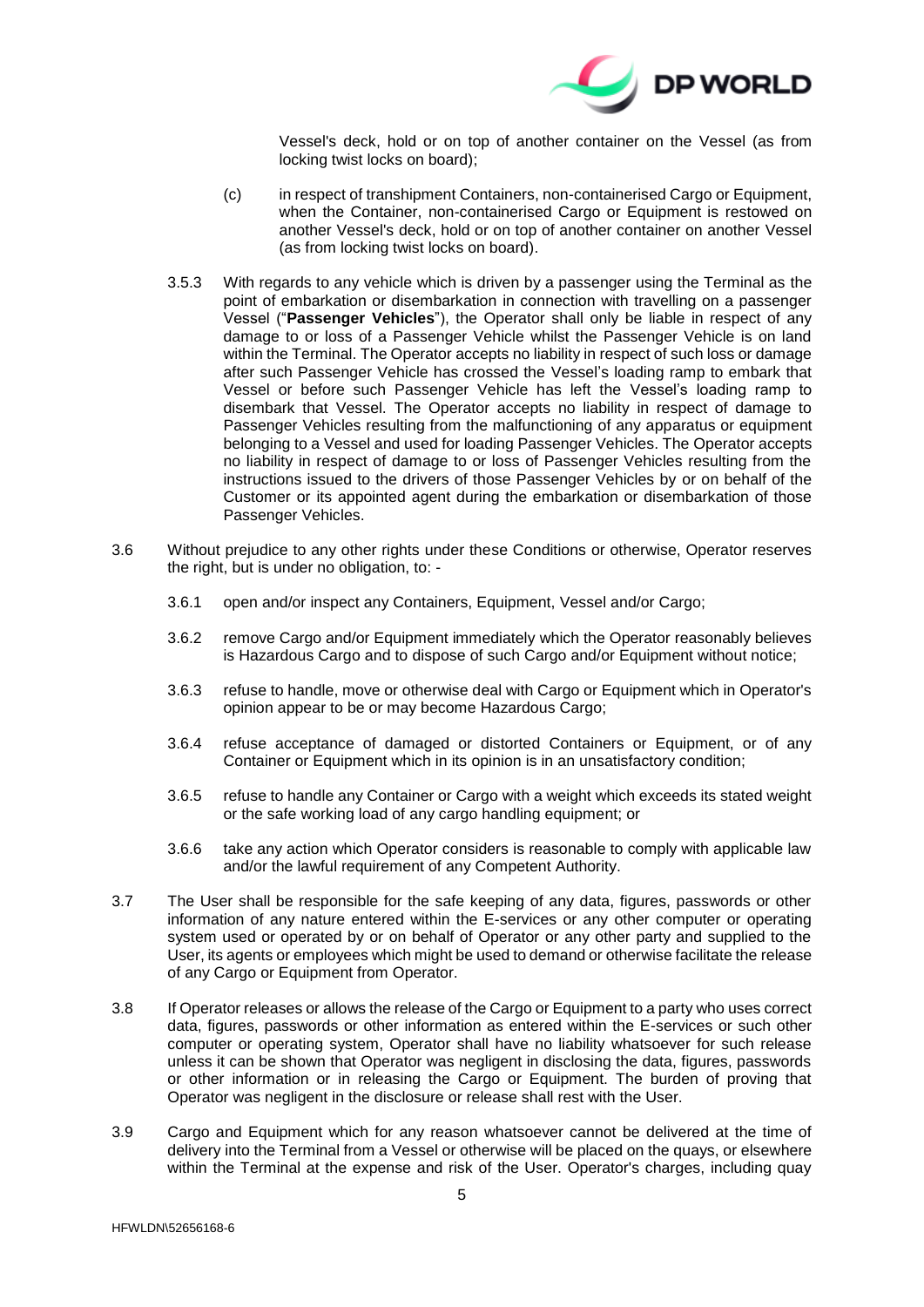

rental, will be paid by the User. Details of Operator's charges will be provided to the User upon request.

<span id="page-5-0"></span>3.10 If the User does not collect any Cargo or Equipment within thirty (30) days of a request from Operator to do so, Operator shall be entitled, without prejudice to any other rights that it may have against the User, to dispose of the Cargo or Equipment in accordance with the procedure set out in clauses [7.9](#page-9-0) to [7.11,](#page-9-1) and thereupon the liability of Operator in respect of the Cargo or Equipment, or that part thereof shall cease.

# <span id="page-5-1"></span>4. **USER WARRANTIES AND OBLIGATIONS**

- 4.1 The User represents and warrants that:
	- 4.1.1 it is either the owner of the Cargo, the Equipment or Vessel or that it is authorised by the owner and/or other persons interested in, or entitled to possession of, the Cargo, the Equipment or the Vessel to accept these Conditions not only for itself but also as agent and/or trustee for and on behalf of the owner or other persons interested therein, or entitled to possession thereof;
	- 4.1.2 its servants (and those of any agents or independent contractors it may engage) are trained and competent to carry out the tasks at any time assigned to them in relation to the giving of any instructions to Operator or the inputting of any information into any electronic service or system operated, managed or utilised by Operator (which shall include the E-services platforms) whether such instruction or input of information is given in writing, verbally or by any electronic or any other means whatsoever and that such persons have the full authority to give such instructions or input such information;
	- 4.1.3 all the documentation and information provided by or on behalf of the User in relation to the Cargo, Equipment and/or Vessel is full and accurate and is sufficient to enable Operator to handle them safely and in full compliance with applicable laws;
	- 4.1.4 none of its activities conducted whilst at the Terminal violate any applicable anti-slavery and human trafficking laws, statutes, regulations and codes in force from time to time; and
	- 4.1.5 it has complied with all relevant local, national and international legislation and regulations relating to the carriage, handling and movement of the Cargo or Equipment and Operator accepts no responsibility whatsoever for the failure of the User to comply with such local, national or international legislation or regulations or the consequences of such failure.
- 4.2 Unless otherwise specified in writing to the Operations Manager before the Cargo or Equipment is delivered to the Terminal, the User represents and warrants that any Cargo or Equipment which it delivers, directs to or causes to be upon the Terminal:
	- 4.2.1 does not include, or is not, Hazardous Cargo;
	- 4.2.2 is not infested, verminous, rotten or subject to fungal attack and not liable to become so while at the Terminal;
	- 4.2.3 is not over-heated or under-heated or liable to become so while at the Terminal;
	- 4.2.4 requires for its safekeeping no special protection (other than as may be agreed in writing between Operator and the User) arising from vulnerability to heat, cold, moisture, salt, pilferage or proximity to other Cargo or from flammability but will remain safe if left standing in the open or at the Terminal or in covered accommodation if agreed in writing with Operator;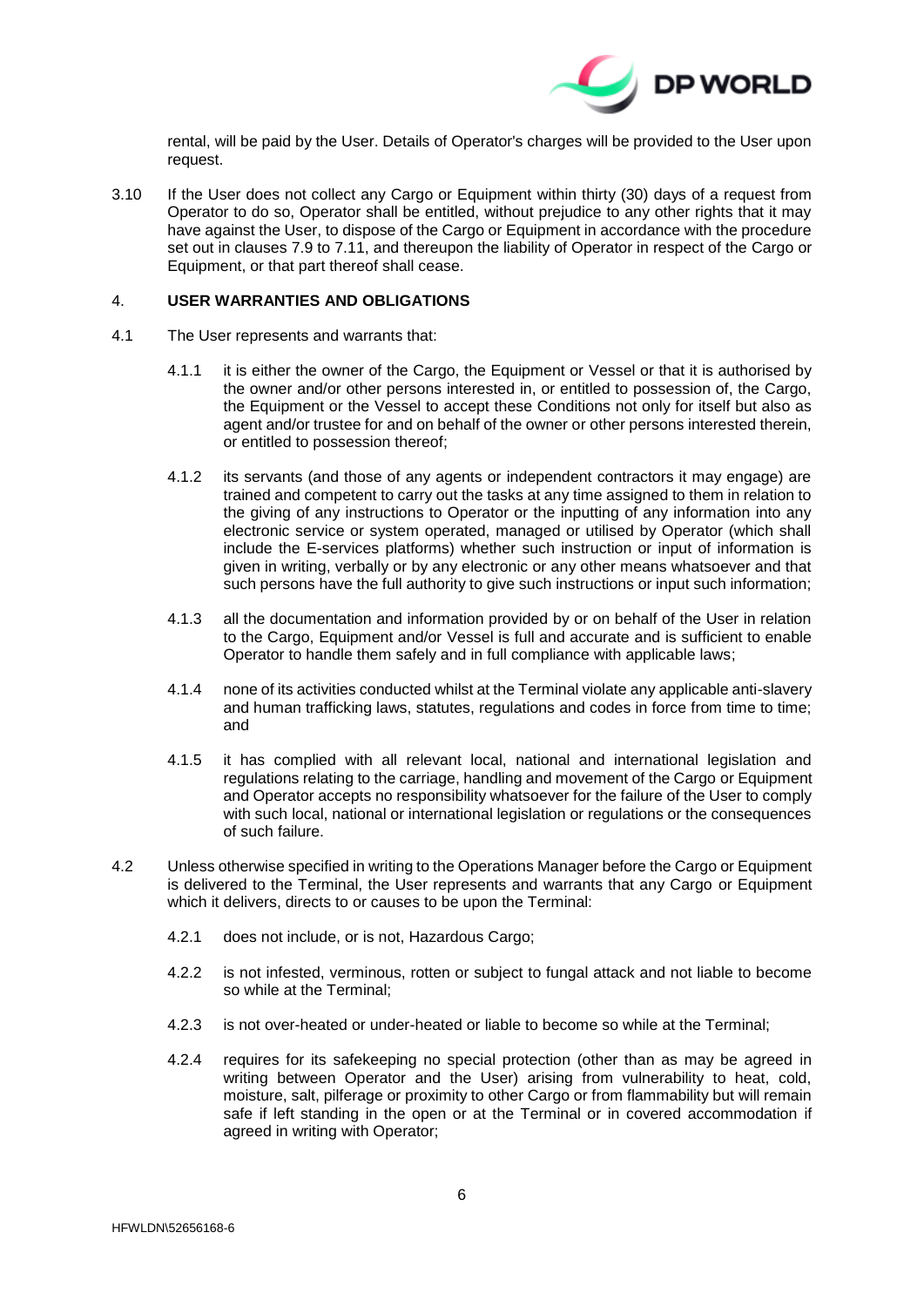

- 4.2.5 contains no unauthorised controlled drugs, contraband, prohibited or stolen goods, pornographic or other illegal material or substances;
- 4.2.6 is properly and sufficiently packed in accordance with all local, national or international legislation or regulations from time to time applicable and the codes of conduct, practice directions and regulations of the International Maritime Organisation;
- 4.2.7 is properly and sufficiently prepared, marked, packed, stowed, documented and labelled for all carriage, handling, movement and other operations or transactions affecting them; and
- 4.2.8 is fit for their intended purpose and in a fit and proper condition to be handled or otherwise dealt with by Operator.
- 4.3 The User will immediately inform the Operations Manager of any occurrence or incident which might affect the safe and efficient operation of Operator or other persons using the Terminal and take, at its own cost, such reasonable steps to control or eliminate any danger or inconvenience as may be required by Operator. Without prejudice to the foregoing, the User shall indemnify and hold Operator harmless from and against any costs, fines, claims, indemnities or other losses of whatever nature arising from such occurrence or incident unless the occurrence or incident has been caused by the negligence of Operator.
- <span id="page-6-0"></span>4.4 All manifests, delivery orders, sub-orders, shipping notes/advices, consignment notes, documents of title, Cargo handling instructions and orders for any Services provided by Operator which are necessary for Operator's safe and efficient handling of the Cargo, Equipment or Vessel and/or compliance with any obligation imposed by government or regulatory authorities or any similar regulations, rules or requirements must accompany (where required) the Cargo, Equipment or Vessel and be lodged with the Operations Manager or Eservices platforms before the Services are required to be performed. Any order given verbally must be confirmed in writing as specified above.
- 4.5 The User will be solely responsible for complying, and will comply, with all formalities, procedures, regulations, bylaws and guidance prescribed by any Competent Authority which apply to the Cargo, Equipment or Vessel and/or the use of Terminal.
- 4.6 Subject to alternative arrangements being agreed in writing with Operator any standard shipping note, dangerous goods note (where appropriate), temperature control document, or other document accompanying the Cargo or Equipment as required in clause [4.4](#page-6-0) must specify marks and number of packages, description of Cargo, gross weight, any weight imbalances, cubic measurement, the name of any Vessel or port to which the Cargo are to be shipped (where appropriate), any special carriage or storage requirements in relation to the Cargo and the name and address of the User or company to whom charges are to be rendered.
- 4.7 A standard shipping note or dangerous goods note in respect of Hazardous Cargo must be clearly endorsed to that effect and the User shall provide all information, including the IMDG Class and the UN number, necessary for Operator to perform its obligation in connection with such Hazardous Cargo in accordance with all applicable laws, regulations and/or requirements. The User shall ensure that the Cargo is labelled, and the Containers or Equipment distinctly marked, in accordance with applicable laws, regulations and/or requirements.

# <span id="page-6-1"></span>5. **CUSTOMER WARRANTIES AND OBLIGATIONS**

- 5.1 The Customer shall provide all the documents and information detailed in the request letter at least 12 hours before the estimated time of arrival of the Vessel.
- 5.2 The Customer will be deemed to have familiarised itself with and considered all conditions which could affect arrival, mooring, manoeuvring, unmooring and departure of any Vessel at the Terminal, including data relating to the Terminal and its surroundings, the minimum water depth (at any state of the tide) and any physical, surface and sub-surface condition and to have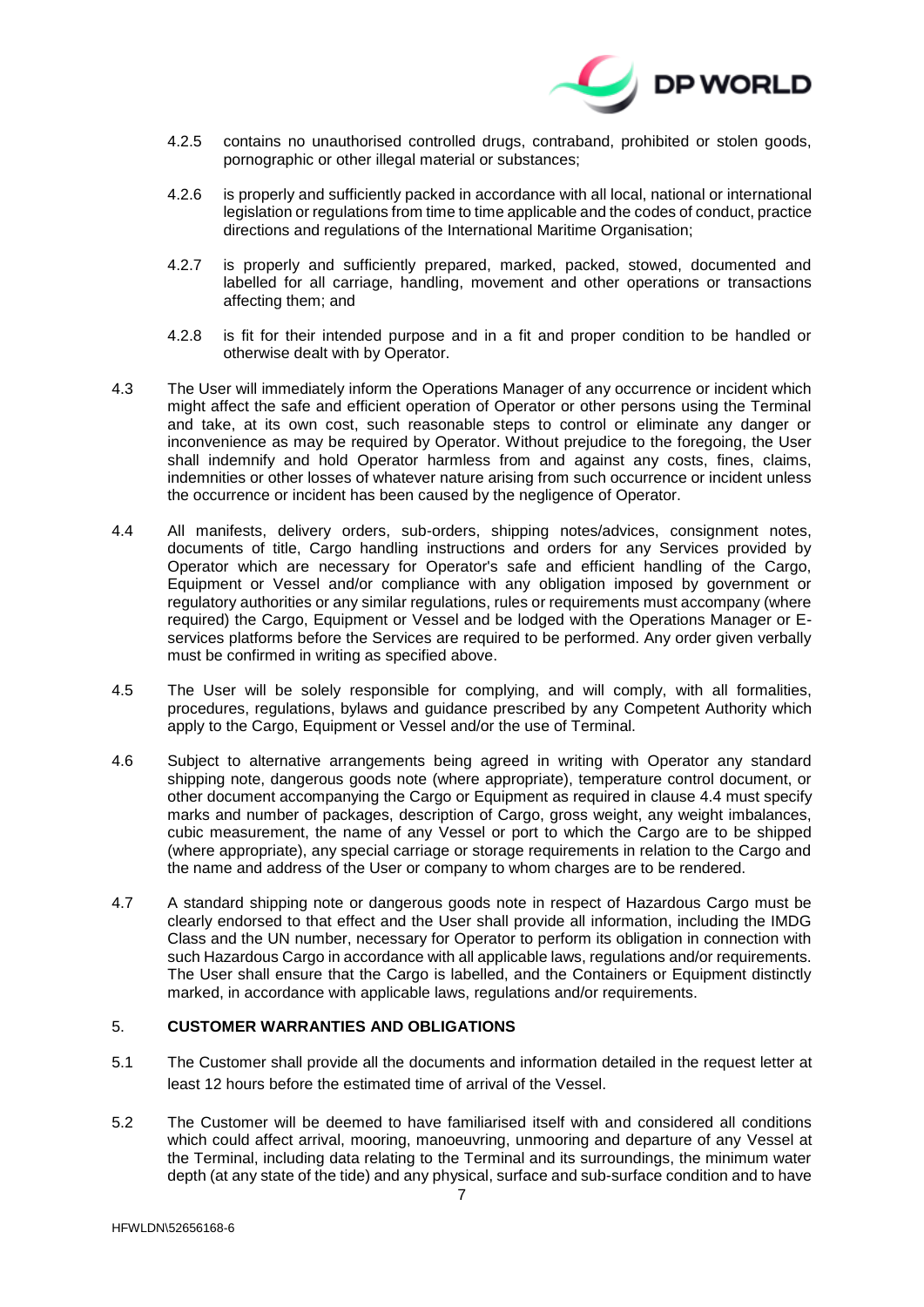

taken into account climatic condition (**Site Conditions**). The Customer acknowledges that Operator gives no warranty whatsoever in respect of the Site Conditions and it shall have no liability whatsoever and howsoever arising in respect of the Site Conditions.

- 5.3 The Customer shall use reasonable skill and care when berthing the Vessel at the Terminal.
- 5.4 The Customer warrants and represents to ensure that the Vessel is operated in compliance with all applicable laws and international standards with respect to safety, stability, seaworthiness, fitness for purpose and security including, without limitation, regulations introduced pursuant to the ISPS Code.
- 5.5 At all times when a Vessel is berthed at the Terminal, the Customer shall ensure that the Vessel:
	- 5.5.1 furnishes adequate lighting and safe ingress and egress (for the Operator's personnel);
	- 5.5.2 maintains appropriately qualified and experienced officers and crew aboard in order to maintain an alert watch and respond to emergencies and to enable Operator to provide the Services;
	- 5.5.3 maintains engines in a state of readiness to respond to emergency situations and to avoid delays in vacating the berth; and
	- 5.5.4 its crew members adhere at all times to all health and safety rules of Operator notified to the Customer from time to time.

#### <span id="page-7-0"></span>6. **SOLAS AND CONTAINER VGMS**

- 6.1 The User's attention is drawn to the SOLAS Convention, and to the VGM Procedures followed in order to address the SOLAS Convention and the need to provide a VGM for every export shipment loaded from the Terminal.
- 6.2 The User represents and warrants that it shall comply with the VGM Procedures and shall either supply to Operator and to any other relevant party a VGM or instruct Operator to provide a VGM in accordance with Operator's VGM Procedures.
- 6.3 If, and to the extent that, the User fails to comply with Operator's VGM Procedures, or where Operator reasonably believes that the VGM provided by or on behalf of the User is inaccurate or incomplete:
	- 6.3.1 Operator may, in its absolute discretion, but shall not be obliged to, arrange for a VGM to be provided and the User shall be responsible for any costs or charges arising in relation to the provision of such VGM;
	- 6.3.2 Operator may withhold the Cargo and any Container from shipment and arrange the storage of such Cargo and Container at the sole expense and risk of the Customer; and
	- 6.3.3 the User shall pay any charges which Operator may raise in relation to the relevant Cargo or Container.
- 6.4 The User agrees that Operator may disclose the VGM to any party which may require disclosure of the VGM for any reason including the Maritime and Coastguard Agency and any carrier or service provider interested in or concerned with the carriage or handling of the Cargo or Container.
- 6.5 The User represents and warrants that it is the shipper of the Cargo or Container for the purposes of the SOLAS Convention or that it is authorised by such shipper to instruct Operator to perform the Services in accordance with Operator's VGM Procedures.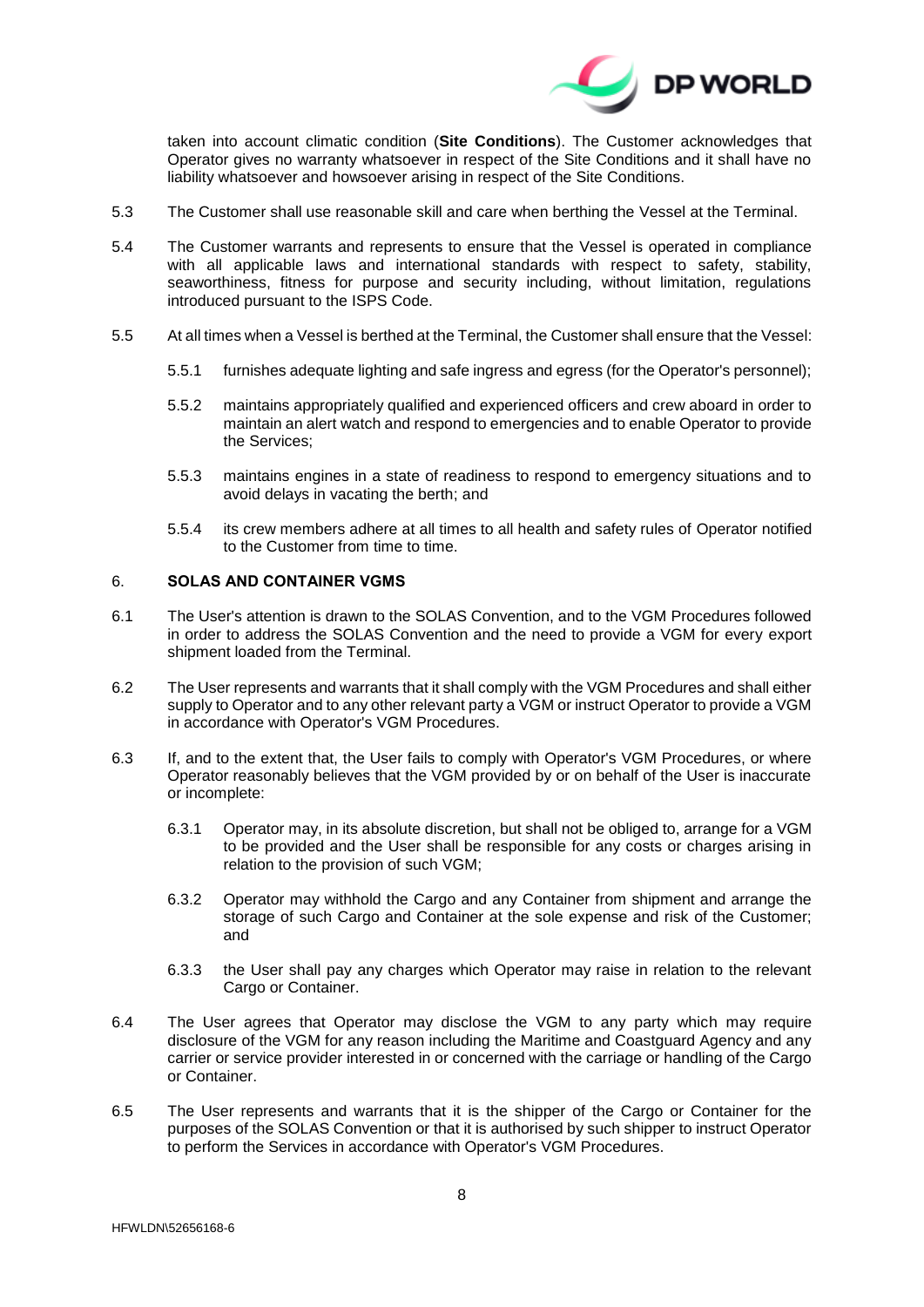

6.6 The User shall pay any charges which Operator may raise in relation to its VGM Procedures and the User agrees to pay such charges.

# <span id="page-8-2"></span>7. **CHARGES, EXPENSES AND LIENS**

<span id="page-8-0"></span>7.1 Unless otherwise agreed in writing, the Customer shall be charged the published tariffs in force from time to time for all Services provided and all charges shall be paid immediately upon presentation of an invoice whether this be before or after the Services have been provided (and in any event, no later than five (5) days following the invoice date).

The Customer shall confirm to Operator within three (3) Business Days after receipt by the Customer, the accuracy of actual Vessel working information provided by Operator to the Customer for invoicing purposes.

- 7.2 The Customer shall pay to Operator in cash or as otherwise agreed all sums immediately when due without reduction or deferment on account of any claim, counterclaim, deduction, abatement or set-off.
- 7.3 Operator may charge the Customer interest on any overdue amount, interest calculated daily at the lending rate (as charged on the due date by the central bank of the country in which the Terminal is located) plus 3% a year, in each case, from the due date until the date of payment. Without prejudice to the foregoing,
- 7.4 Notwithstanding any agreement by Operator to collect charges from any person other than the Customer, the Customer shall remain liable to Operator for payment of all charges when due.
- 7.5 The granting of any credit by Operator (including any credit terms shown on any invoice or the credit terms applied by clause [7.1\)](#page-8-0) hereof shall be at the absolute discretion of Operator.
- 7.6 If the Customer fails to make any payment on the due date or if the Customer becomes insolvent or goes into liquidation, either compulsory or voluntary (save for the purposes of reconstruction or amalgamation), or if an administrator, administrative receiver or receiver is appointed in respect of the Customer and/or the whole or part of the Customer's assets, or if the Customer makes any assignment for the benefit of, or composition with its creditors generally or is subject to an equivalent or analogous insolvency event in any jurisdiction:
	- 7.6.1 all and any sums owed by the Customer to Operator shall become immediately payable, whether or not such sums are subject to a credit agreement (which shall, for the avoidance of doubt, include the payment terms shown on Operator's invoices and any credit terms applied by clause [7.1\)](#page-8-0); and
	- 7.6.2 Operator may, without prejudice to any other right or remedy available to it, delay or suspend Services, refuse to provide Services or cancel any or all orders for Services with the Customer.
- <span id="page-8-1"></span>7.7 Operator shall have:
	- 7.7.1 a general lien on all Cargo, Equipment and/or Vessels <sup>2</sup> and any documents relating thereto in respect of which Operator is providing Services or which come into the possession or control of Operator to secure the payment by the Customer of all charges and liabilities whatsoever due at any time from the Customer to Operator under these Conditions; and
	- 7.7.2 a particular lien (or equivalent possessory security rights permitted by local law) on all Cargo, Equipment or Vessels in Operator's possession.

-

<sup>&</sup>lt;sup>2</sup> INTERNAL NOTE: The wording which seeks to give DPW a lien over the Ship may not work in all jurisdictions and should be verified by local counsel.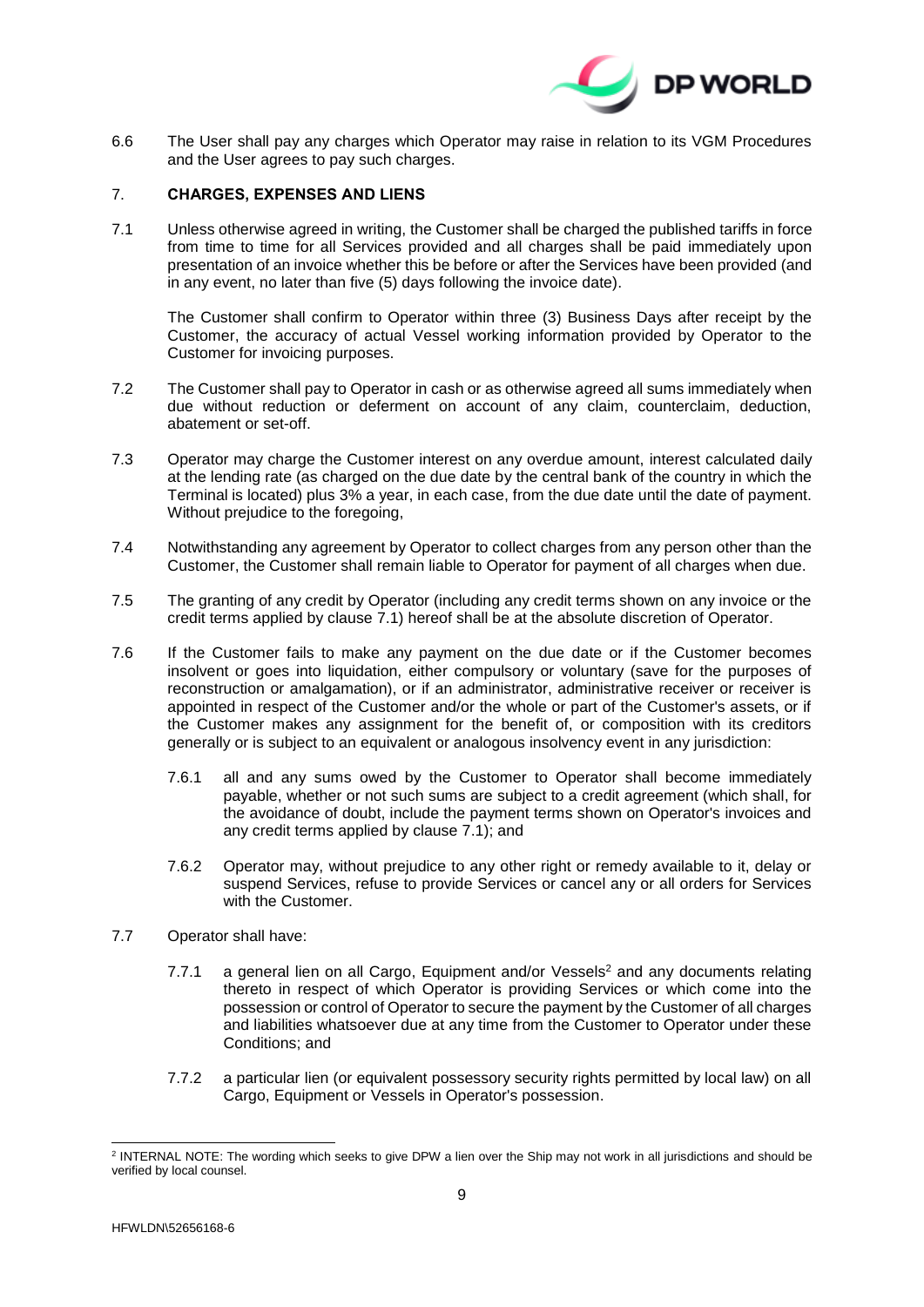

- 7.8 Operator may exercise its lien at any time and at any place in its sole discretion, whether the Services are completed or not and with or without notice. Upon Operator exercising its lien under clause [7.7](#page-8-1) hereof, storage charges shall apply to any Cargo and , Equipment or Vessel held subject to the lien. Moreover, other charges such as, but not limited to, equipment demurrage and rental charges may accrue. Operator's lien shall extend to cover such storage charges and other expenses of exercising its lien (including any costs incurred in enforcing and preserving its lien and in recovering or attempting to recover any sums due from the Customer) and any sums due.
- <span id="page-9-0"></span>7.9 Once a lien under clause [7.7](#page-8-1) has been exercised, or where clause [3.10](#page-5-0) applies, and upon giving the Customer at least fourteen (14) days written notice, Operator may sell, dispose of or otherwise deal with the Cargo, Equipment or Vessel as agents for and at the expense of the Customer and apply the proceeds towards the payment of any sums due from the Customer.
- 7.10 Upon accounting to the Customer for any balance remaining after payment of any due sums and the costs of and associated with the storage and other expenses Operator shall be discharged from any liability whatsoever in respect of the Cargo or , the Equipment or the Vessel.
- <span id="page-9-1"></span>7.11 The notice period for the sale, disposal or dealing with the Cargo, Equipment or Vessel in clause [7.9](#page-9-0) above shall not apply where the Cargo, Equipment or Vessel are likely to perish, deteriorate, reduce in value or damage other Cargo, Equipment or Vessels or property or if Operator considers them to be a danger or hazard to life or the environment. In such circumstances, the right to sell, dispose or otherwise deal with the Cargo, Equipment or Vessel shall arise immediately upon the sum becoming due. Operator shall take reasonable steps to notify the Customer or other persons interested in the, Equipment or Vessel of its intention to sell, dispose or otherwise deal with the, Equipment or Vessel.
- 7.12 Operator is not obliged to provide any Services unless complete information has been provided by the Customer in accordance with these Conditions. In cases of: (a) unannounced or not timely announced changes or (b) in the absence of a written acceptance by Operator of such change and no cancellation of the change request; Operator shall be entitled at its discretion to accommodate the changes or provide the Services as initially agreed. In case Operator accommodates the change, the rates as agreed between the parties or, in the absence of such agreement, the published tariff, shall be subject to an additional charge ("Change Request Surcharge") and Operator reserves the right to claim reimbursement of any additional costs that result from the provision of Services in excess of the Change Request Surcharge.

### <span id="page-9-2"></span>8. **DEFENCES AND LIABILITY LIMITS**

- 8.1 Operator's liability for any loss or damage to the Cargo, Equipment and/or Vessel shall be determined and limited in accordance with the provisions of clauses [3,](#page-3-1) [8](#page-9-2) and [9.](#page-12-0)
- 8.2 Operator will not be responsible for the security or safety of any Vessel while tied up at the Terminal.
- 8.3 Operator shall not be liable for any loss, damage, delay, non-performance, error or omission whatsoever (including for any loss or damage to Cargo, Equipment and/or Vessel) arising directly or indirectly from the following categories of event: -
	- 8.3.1 acts of God including storm, tempest, flood, lightning strike or extreme adverse weather conditions;
	- 8.3.2 nuclear explosion, radioactive, biological or chemical contamination;
	- 8.3.3 landslides, earthquakes and tsunamis;
	- 8.3.4 epidemic, pandemic, plague or quarantine;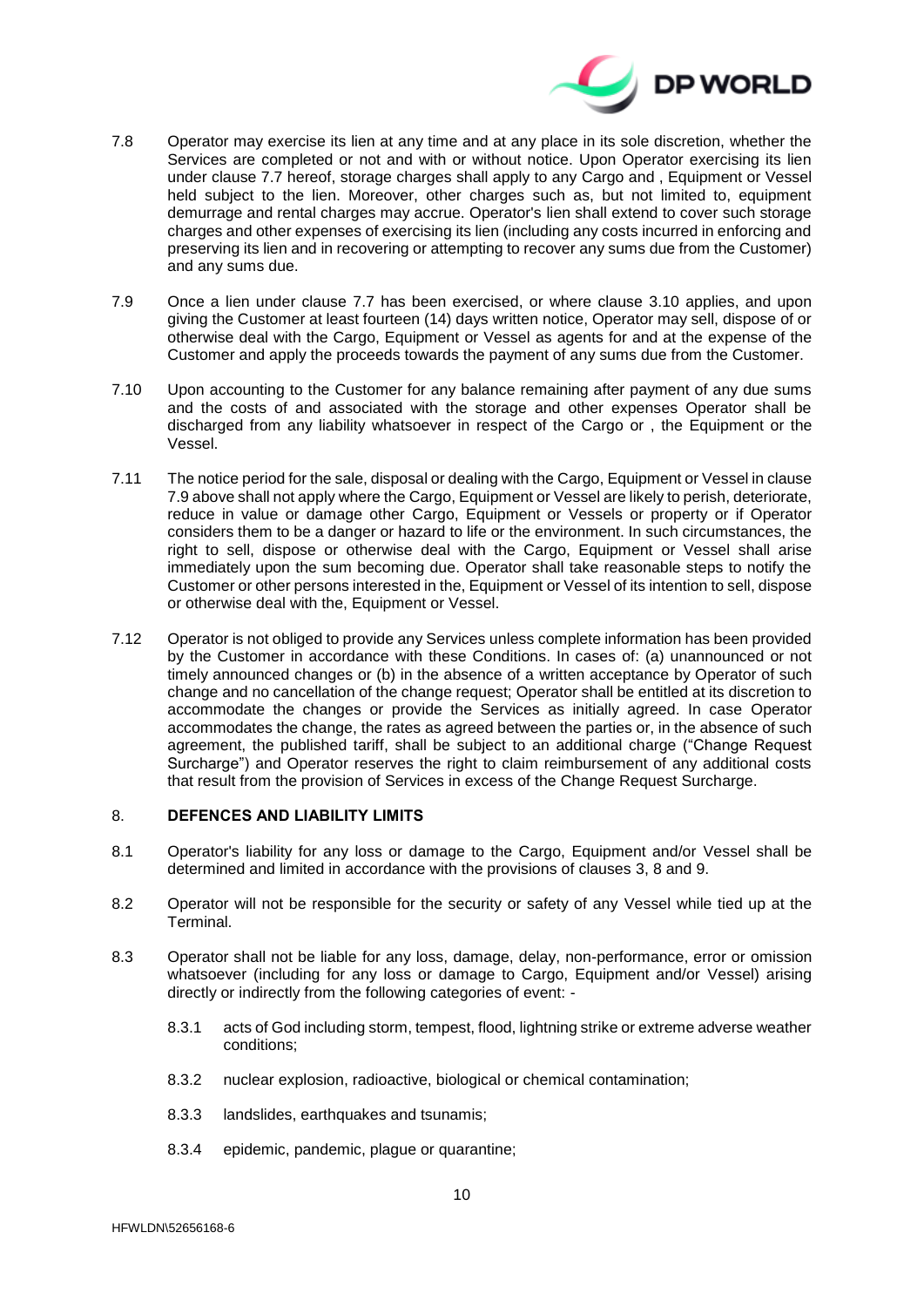

- 8.3.5 blockade or closure of the port or channel;
- 8.3.6 the nature of the Cargo and/or Equipment and/or Vessel exposing them to total or partial loss or damage due to breakage, rust, decay, desiccation, leakage, wastage, inherent or latent defect or vice or natural deterioration;
- 8.3.7 insufficiency or inadequacy of marks or numbers on the Cargo and/or Equipment and/or Vessel or the packaging of the Cargo or Equipment:
- 8.3.8 shortage of berth space, labour, plant deficiency, fuel or power or insufficient depth of water at any berth or the approaches thereto, other than those caused by or directly attributable to the Operator;
- 8.3.9 strikes, lock-out or other industrial action affecting the Terminal and/or the Terminal Services, other than those caused by or directly attributable to the Operator;
- 8.3.10 lack of or defective condition of packaging;
- 8.3.11 war (whether declared or not), civil war, rebellion, invasion, embargo, military coup, revolution or armed conflict on a national scale;
- 8.3.12 sabotage, criminal damage, terrorism, piracy but only when any of the Services are directly affected;
- 8.3.13 riot, civil commotion, insurrection on a massive or national scale;
- 8.3.14 compliance with any law, order, rule or regulation of any Competent Authority, acts of any governmental or super-national authority;
- 8.3.15 expropriation or nationalisation of Operator's assets;
- 8.3.16 power outage at the Terminal other than those caused by or directly attributable to the Operator;
- 8.3.17 catastrophic impact on the Operator's information technology ecosystem (software and hardware), including malicious cyber-attacks or cyber terrorism; and
- 8.3.18 any other cause or event which is outside the control of Operator, could not be avoided, prevented or overcome with reasonable foresight, prudence and diligence and materially prevents, hinders or delays performance of all or a material part of Operator's obligations under these Conditions.
- 8.4 In respect of loss or damage to Cargo, Operator (or any other party for whom Operator is responsible) shall, in addition and at its option, be entitled to avail itself of the defences, limitations and exclusions of liability which are available to the Customer under the Contract of Carriage which has been issued in respect of Cargo carried by the Customer.
- 8.5 Operator shall not be liable for loss of or damage to any Vessel, Equipment or Cargo unless the User can establish that the loss or damage was directly caused by Operator or any other party for whom Operator is responsible whilst (i) in respect of Cargo or Equipment, the same was in the Custody of Operator or any other party for whom Operator is responsible or (ii) in respect of the Vessel, the same was at the Terminal. If the loss or damage was contributed to by the act or omission of the User or any other person, Operator shall be exonerated from liability to the extent that such act or omission contributed to the loss or damage.
- <span id="page-10-0"></span>8.6 The liability of the Operator under these Conditions shall not exceed the financial limits set out below for the specified category of loss or damage provided that the maximum liability of the Operator arising out of any single incident or series of related incidents or series of incidents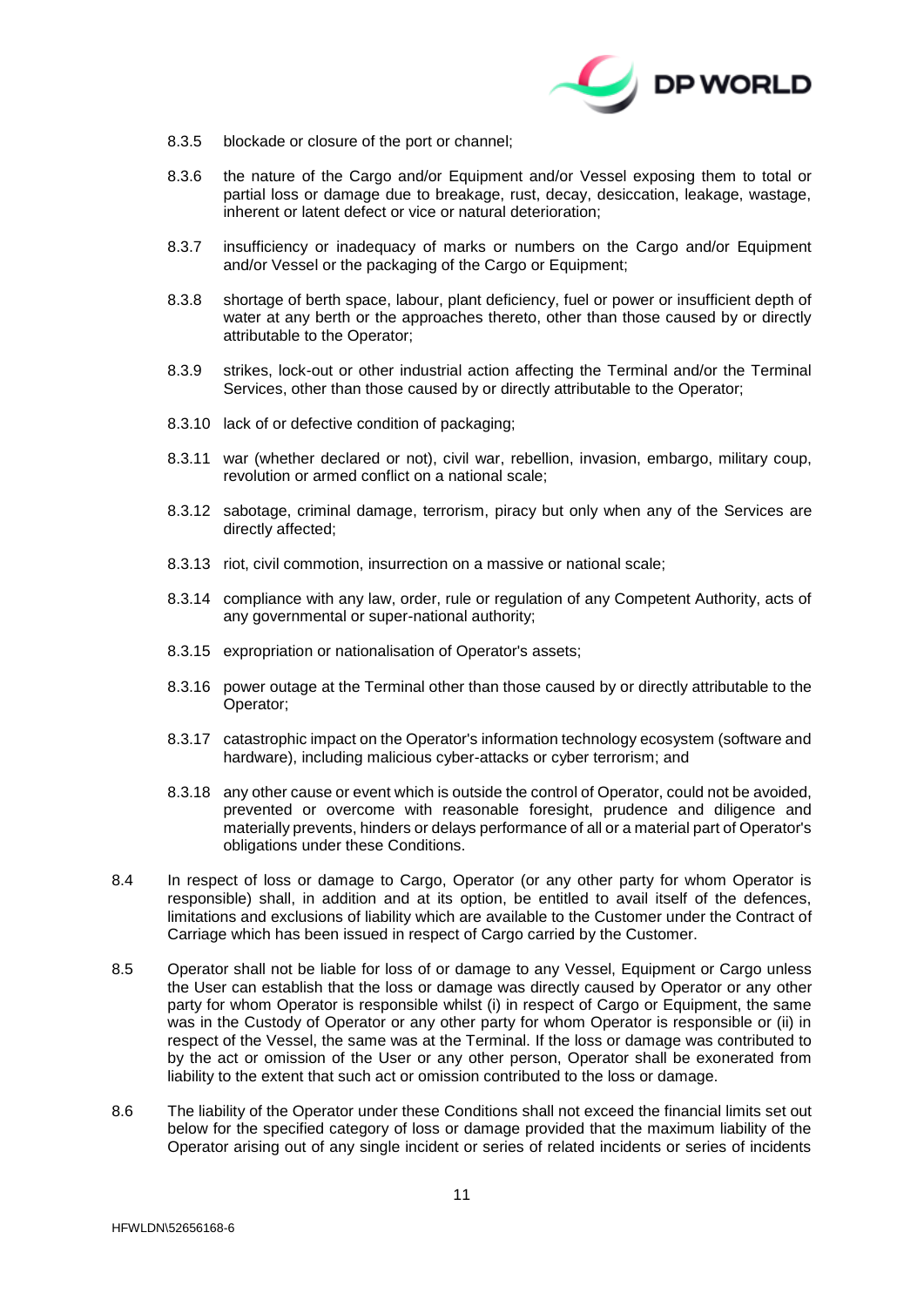

arising from a common cause, or breach of these Conditions, shall not in any case exceed fifteen million USD (\$15,000,000):

- 8.6.1 in the case of damage to a Vessel, a maximum of US\$15,000,000;
- 8.6.2 in the case of physical loss or damage to a Container, or a Container and its ancillary equipment, the lesser of (i) depreciated value and (ii) the reasonable cost of repairs of the Container, provided that in no circumstance shall the Operator's liability exceed:
	- (a) two thousand five hundred US Dollars (\$2,500) in the case of any regular twenty foot (20') dry Container;
	- (b) three thousand nine hundred US Dollars (\$3,900) in the case of any regular dry Container of more than twenty foot (20') in length;
	- (c) twenty-five thousand US Dollars (\$25,000) in the case of any twenty foot (20') reefer Container;
	- (d) thirty-two thousand US Dollars (\$32,000) in the case of any reefer Container of more than twenty foot (20') in length;
	- (e) thirty-nine thousand US Dollars (\$39,000) in the case of any 'Super Freezer';
	- (f) thirty thousand US Dollars (\$30,000) in the case of any tank Container;
	- (g)  $f(x)$  five thousand US Dollars (\$5,000) in the case of any twenty foot (20') Container which is not a regular dry, reefer or tank; and
	- (h) eight thousand four hundred US Dollars (\$8,400) in the case of any Container of more than twenty foot (20') in length which is not a regular dry, reefer or tank.

The depreciated value of the Container shall be calculated on the basis of the respective value above with a straight-line depreciation of five point five per cent (5.5%) per annum from the date of manufacturing as per the Container's container safety certificate until the day before the incident.

- 8.6.3 in the case of any other Equipment owned or operated by the Customer not previously referred to in this clause, the lesser of (i) the depreciated value and (ii) the reasonable cost of repairs of the Equipment, provided that in no circumstance shall Operator's liability exceed twenty-five thousand USD (\$25,000) per item;
- 8.6.4 in the case of physical loss or damage to Cargo (i) where the Customer is acting as a carrier the Customer's liability to its customer under the Contract of Carriage or (ii) in all other cases the lesser of (A) the reasonable repair cost or replacement cost (with an item of the same age and in the same condition) of the Cargo; and (B) 2SDRs per kilo of gross weight of the Cargo lost or damaged, in each case provided that Operator's liability shall not exceed:
	- (a) in the case of containerised Cargo: seventy-five thousand USD (\$75,000) per Container; and
	- (b) in the case of non-containerised Cargo, including Cargo carried on Equipment (other than a Container): fifty thousand USD (\$50,000) arising out of any single incident;
- <span id="page-11-0"></span>8.6.5 in the case of all other claims, a sum equal to the charges paid to Operator for the Services in respect of which the claim arose.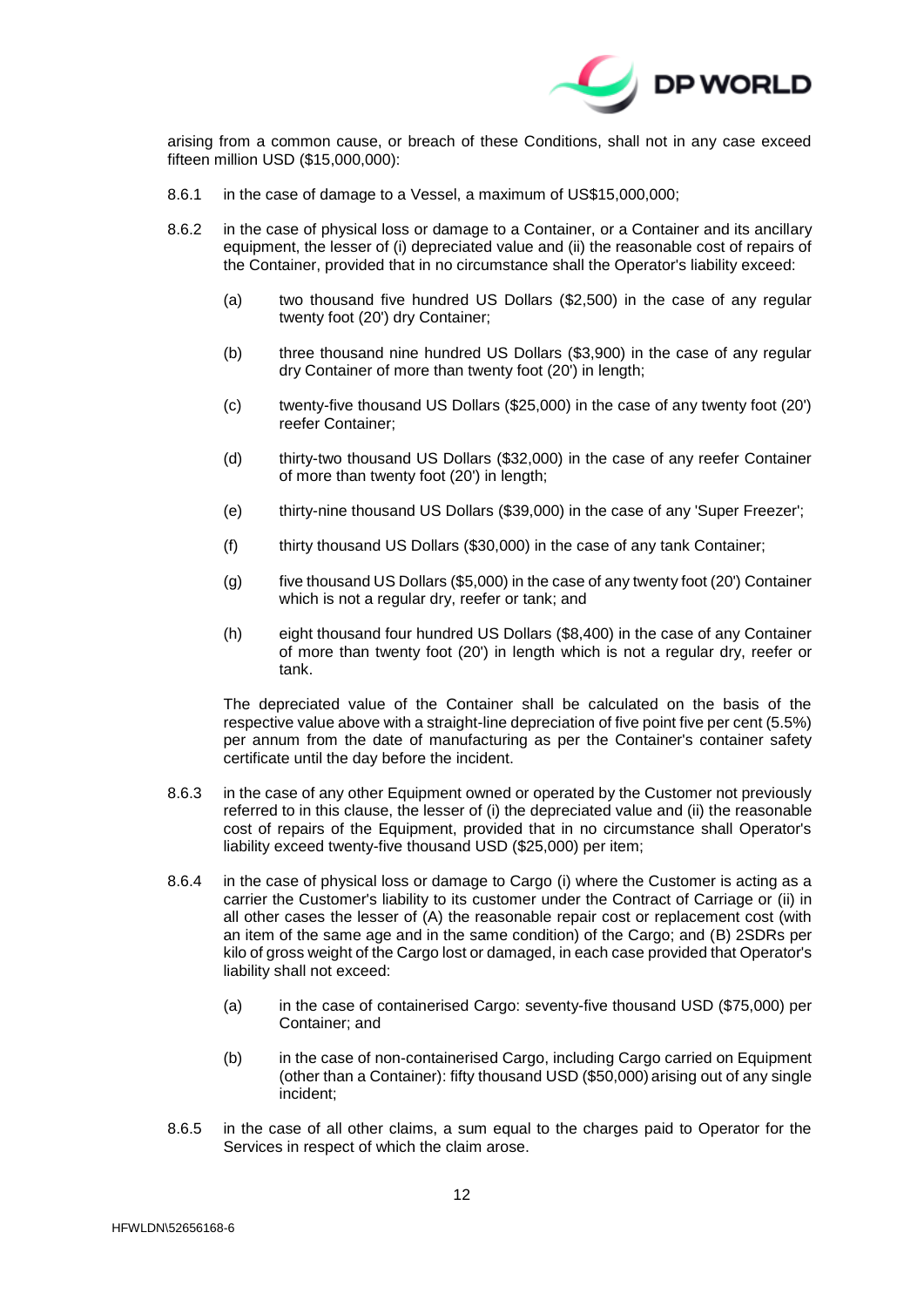

- <span id="page-12-1"></span>8.7 Save as set out in clause [8,](#page-9-2) Operator shall not have any liability for any loss of or damage arising out of or in connection with these Conditions, performance or any failure to perform the Services howsoever arising (whether caused by negligence or otherwise).
- 8.8 If the User requires the limits of liability in clause [8.6](#page-10-0) to be increased, the User shall request such increase in writing from Operator. No such increase shall be binding upon Operator unless agreed by an authorised officer of Operator. Operator shall consider any such request in its absolute discretion and may agree to such a request subject to any terms which it considers appropriate including, but not limited to, an increase in the charges raised by Operator in relation to the relevant Services.

# <span id="page-12-0"></span>9. **GENERAL LIABILITY PROVISIONS AND INDEMNITY**

- 9.1 Exclusion of certain losses; Under no circumstances shall Operator be liable for any loss of profit, loss of market share, loss of goodwill, loss of future or anticipated sales, loss of production or factory "down time", damages, costs or expenses incurred or payable by the User to any third party (in each case whether direct or indirect) or any indirect or consequential loss.
- 9.2 Applicability of limits and exclusions; The limits and exclusions of liability in clauses [8](#page-9-2) and [9](#page-12-0) shall apply to any claim made against Operator whether such claim be made in contract, tort (including negligence), bailment breach of express or implied warranty or otherwise or otherwise.
- 9.3 De minimis; The User shall not make any claim against Operator where the value of the loss suffered by the User arising from the incident or event giving rise to the claim does not exceed one thousand USD (\$1000).
- 9.4 Time limits, notice period; No claim may be pursued by either Operator or the User (**Claimant**  for the purpose of this clause) against the other (**Recipient** for purposes of this clause) and the Recipient will be discharged of all liability whatsoever and howsoever, unless:
	- 9.4.1 in the case of an event which customarily requires a survey of damage, the Claimant must notify the Recipient as soon as reasonably practicable the Claimant becomes aware of the event. Failure to do so may release Recipient from liability with regards to any claim.
	- 9.4.2 the Recipient has been advised in writing of the event or events giving rise to the claim within sixty (60) days of their occurrence; and
	- 9.4.3 proceedings are commenced in accordance with clause 11.5 and written notice thereof is received by the Recipient, within one (1) year of the occurrence of such event or events.
- 9.5 To the extent permitted by law, the Customer hereby agrees, for and on behalf of itself, and the Vessel owner, to waive any statutory right to limit liability for personal injury or property damage by establishing a limitation fund under any applicable international convention or national law governing the liability of owners and/or operators of seagoing vessels, including the Limitation Conventions. The Customer hereby warrants that it has the authority to bind the Vessel owner to such waiver of limitation. For the purpose of this clause, "Limitation Conventions" means the Convention on Limitation of Liability for Maritime Claims 1924, the Convention on Limitation of Liability for Maritime Claims 1957, the Convention on Limitation of Liability for Maritime Claims 1976, and the 1996 Protocol thereto.
- 9.6 Neither Operator nor User exclude or limit liability for death or personal injury caused by its negligence or the application of any provision of any applicable law to the extent that such exclusion would contravene that applicable law or cause any part of these Conditions to be void.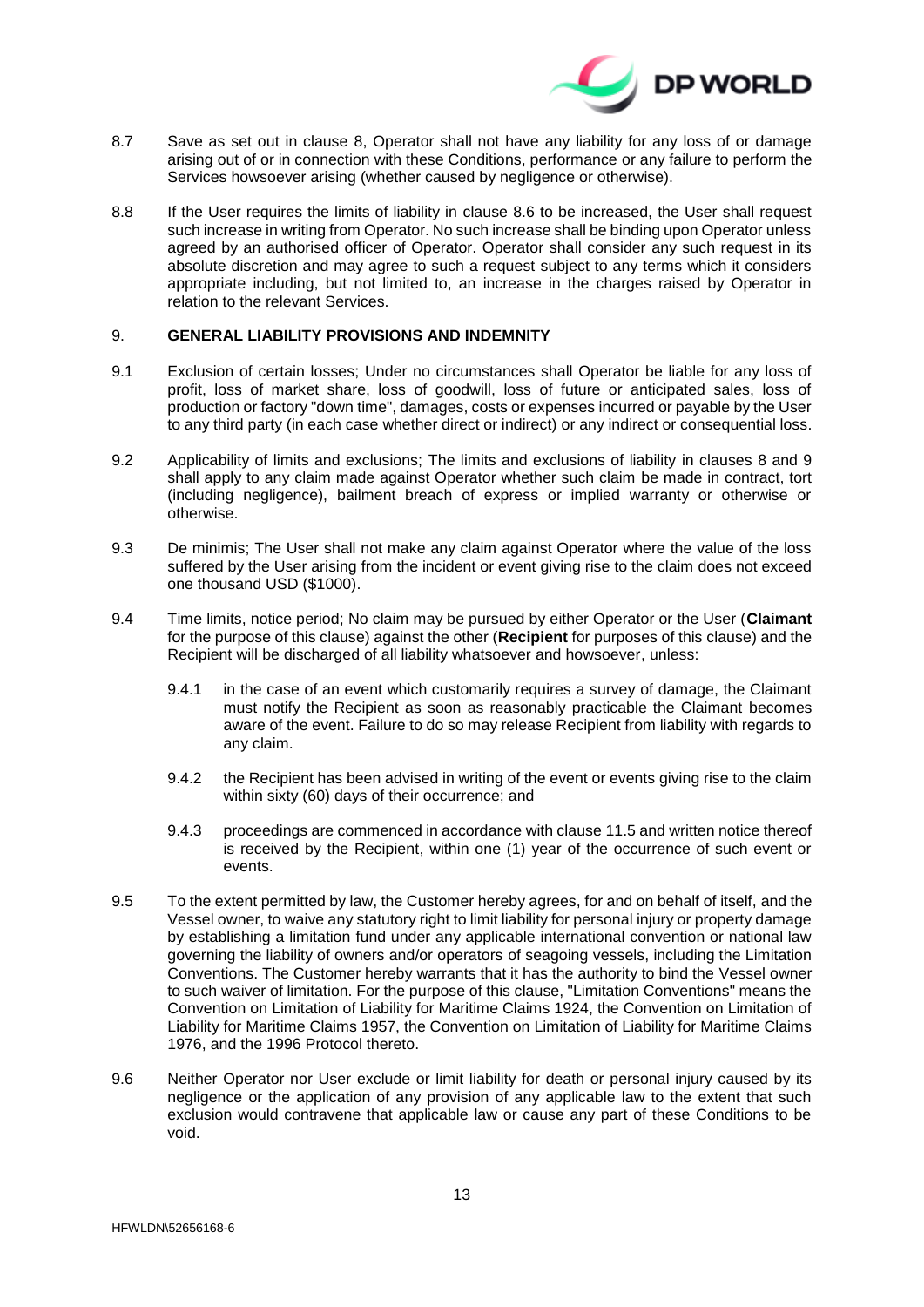

- 9.7 Indemnity; The User shall promptly indemnify Operator, its sub-contractors or any member of the Operator Group (and their respective employees, servants, agents, insurers or reinsurers) against all costs (including the costs of investigating and defending any claims), expenses, claims, losses, liabilities, orders, awards, fines, proceedings and judgments of whatsoever nature howsoever assumed, incurred or suffered by Operator, any of its sub-contractors or any member of the Operator Group (and their respective employees, servants, agents, insurers or reinsurers) as a result of or in connection with any of the following:
	- 9.7.1 the act, omission or instructions of the User, consignee, consignor or owner or other persons interested in the Cargo and/or Equipment and/or Vessel;
	- 9.7.2 any breach by the User of any of the warranties given or obligations undertaken by the User under these Conditions, including the provisions of clauses [4,](#page-5-1) [5](#page-6-1) and/or [6;](#page-7-0)
	- 9.7.3 the User becoming liable to any other party (including to any authority having legal jurisdiction over the Services, the Terminal, the Vessel, the Containers, the Equipment and/or the Cargo) and/or incurring or suffering additional costs by reason of Operator carrying out the Customer's instructions;
	- 9.7.4 any cause arising from or with respect to the Vessel, Containers, Equipment and/or Cargo for which Operator is not responsible;
	- 9.7.5 Operator incurring liability in excess of its liability under the provisions of these Conditions regardless of whether such liability arises from, or in connection with a breach of contract, negligence or breach of duty by Operator, its agents, servants, members of the Operator Group or any of its sub-contractors; and
	- 9.7.6 delayed, inaccurate or incomplete information whenever provided, including VGM information provided by, or on behalf of, the Customers on which Operator relies.
- <span id="page-13-0"></span>9.8 Contract of Carriage;
	- 9.8.1 The Customer (where acting as a carrier) undertakes to incorporate in all its Contracts of Carriage provisions to the effect that:
		- (a) Operator shall not be liable to any person other than the Customer in relation to the Cargo and no claim or allegation shall be made against Operator or any of its subcontractors whatsoever, whether directly or indirectly, which imposes or attempts to impose upon Operator or any of its subcontractors any liability whatsoever in connection with the Cargo, the carriage of the Cargo or Contract of Carriage, whether or not arising in contract, bailment, tort, negligence, breach of express or implied warranty or otherwise; and
		- (b) Operator and all its subcontractors shall have the benefit of all terms, rights, defences, provisions, conditions, exceptions, limitations and liberties in the Contract of Carriage benefiting the Customer, including the governing law and jurisdiction clauses (**Defences**), as if the Contract of Carriage (including the governing law and jurisdiction clauses thereof) were expressly for their benefit. In entering into the Contract of Carriage the Customer, to the extent of the Defences, does so not only on its own behalf but also as agent and/or trustee for Operator and its subcontractors, and Operator and its subcontractors shall, to the extent of the Defences, be or be deemed to be parties to the Contract of Carriage.
	- 9.8.2 Notwithstanding the liability of Operator to the Customer under these Conditions, if any claim or allegation should nevertheless be made against the Operator and/or any of its subcontractors (including in the event the Customer fails to incorporate the abovementioned provisions into the Contract of Carriage), the Customer indemnifies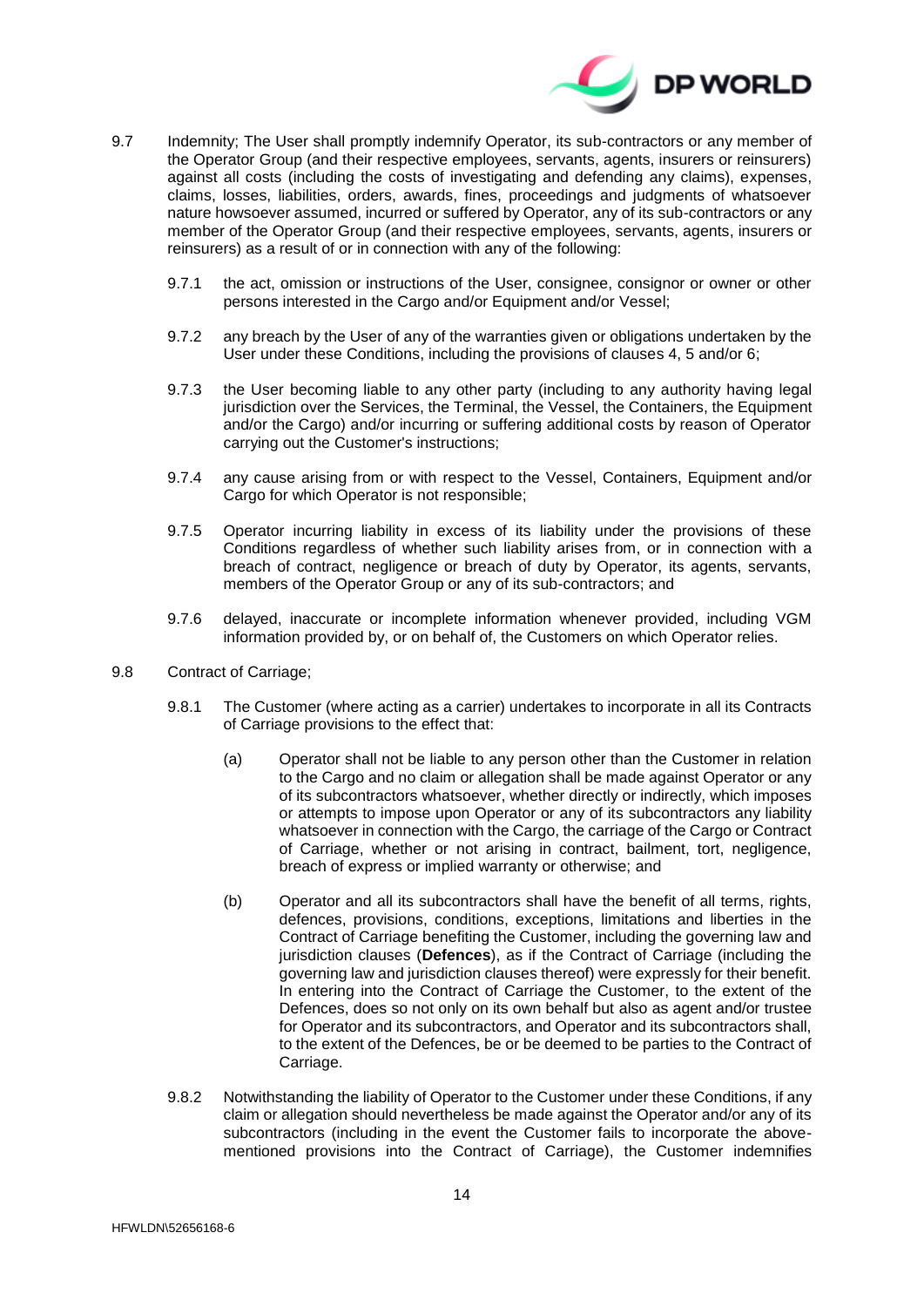

Operator on Operator's own behalf and on behalf of its subcontractors against all consequences thereof.

- 9.9 No Personal Liability; There is no agreement between the Customer and any director, employee or consultant (whether employed or self-employed) of the Operator (each an Employee) and any services provided by such Employees are provided on behalf of the Operator and not in his or her personal capacity and no Employee assumes any personal responsibility, obligation or duty to the Customer. The Customer undertakes that it will not bring any claim (including under these Conditions or in law of tort) against an Employee.
- 9.10 Insurance; Operator does not arrange insurance for or on behalf of the User or any other party. The User is solely responsible for arranging insurance or ensuring that insurance has been arranged in relation to any Cargo, Equipment, Vessel, subcontractor, agent or any person which or who may, at the instruction or direction of or on behalf of the User, enter upon the Terminal. The Customer must take out and maintain with insurers of international standing (which shall include any members of the International Group of P&I Clubs but also any other insurers acceptable to the Operator with a minimum credit rating of BBB) all such insurances and insure against such risks and for such sums as would normally be taken out by a prudent shipping operator including P&I Club insurances.

#### <span id="page-14-0"></span>10. **TERMINAL DAMAGE**

- 10.1 In case of any Vessel allision causing damage to the Terminal or any of the Operator's facilities or equipment, the provisions of this clause [10](#page-14-0) shall apply. Vessel allisions cause the Operator and its affiliates significant financial losses including the costs associated with repair and/or repairing property; operational impact and inefficiencies, reputation damage; loss of business; increases in insurance premiums; unrecoverable legal costs; and management time and cost in responding to vessel allisions and investigating purchase and carriage options for repair and/or replacement of damaged property. In developing the following sections of these Conditions, the Operator has sought to provide for a regime that allows the Operator to recover its losses in a formulaic way and seeks to strike a fair balance between the interests of the Operator on the one hand and the Customer and Vessel owner on the other hand. The Customer hereby warrants that it has the authority to bind the Vessel owner to the following terms.
- 10.2 The Customer hereby agrees, for and on behalf of itself, and the Vessel owner, that in the event of any vessel allision causing damage to the Terminal or any of the Operator's facilities or Equipment, the Customer and the Vessel owner will provide security, in a form acceptable to the Operator, for the Operator's worst realistic case losses, as determined by the Operator, plus two and half (2.5) years interest and costs together with written agreement from the Customer as to the Operator's submission for appropriate jurisdiction. In the event that such security is not provided, the Operator shall, without prejudice to any other remedies available to it, be entitled to arrest the Vessel at the Terminal or elsewhere until such time as the foregoing security and written agreement have been provided by the Customer or Vessel owner.
- 10.3 The Customer agrees (for and on behalf of itself and the Vessel owner) that the Operator shall only be required to obtain a maximum of three (3) quotations from contractors in respect of the repair or replacement of damaged Terminal infrastructure or equipment. In the event of the Operator's property being damaged, the Operator shall be entitled to recover from the Customer or the Vessel owner the cost of repairing or restoring the damaged portion of the property to a condition substantially the same as, but not better or more extensive than, its condition when new. In the event of the Operator's property being destroyed (which for the purposes of this clause shall mean when the property cannot be repaired within a reasonable time or to a condition at least equal to its condition prior to damage without incurring costs greater than the value of the property prior to it being damaged), the Operator shall be entitled to recover from the Customer or the Vessel owner the cost of replacing the damaged property with a similar property in a condition equal to, but not better or more extensive than, its condition when new.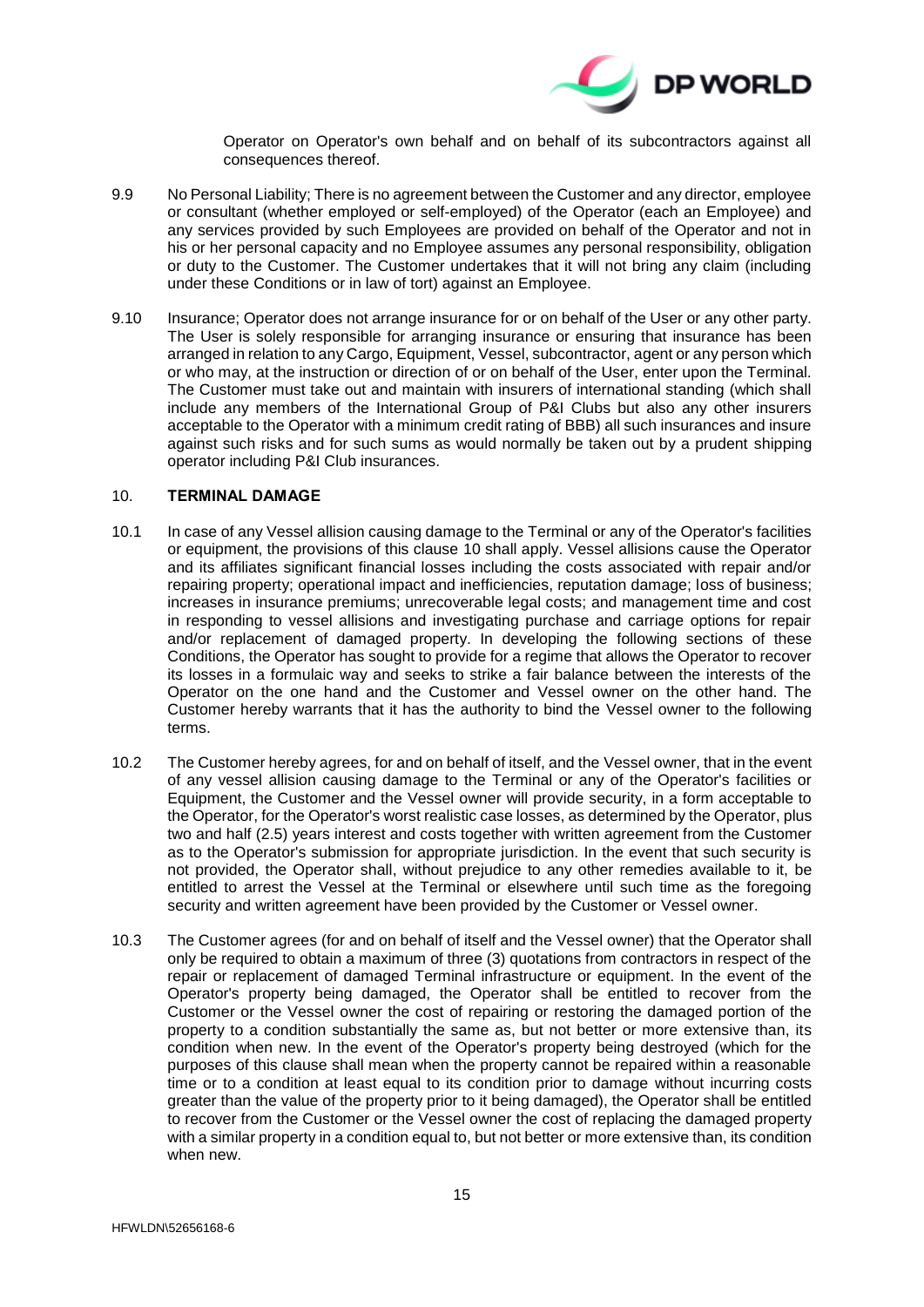

- <span id="page-15-0"></span>10.4 Each party shall appoint, or procure that their insurers appoint on its behalf, a professional and independent forensic accountant to quantify the actual losses (including financial and business interruption losses) suffered by the Operator arising from the vessel allision. The parties shall provide all appointed forensic accountants with all reasonable co-operation and documents.
- <span id="page-15-1"></span>10.5 Within fifteen (15) days of the six (6)-month anniversary of the date of the vessel allision, the appointed forensic accounts shall jointly issue a summary of the actual losses suffered by the Operator arising from the vessel allision during the period of six (6) months from the date of the vessel allision.
- 10.6 If the forensic accountants disagree on the assessment of losses under clause 10.5, then each forensic account shall, within 5 days of the expiry of the period stipulated in 10.5 above, issue to the parties its sole assessment of the losses suffered by the Operator arising from the vessel allision during the period of six (6) months from the date of the vessel all. If the results of the loss assessments made by the two (2) forensic accountants appointed by the parties (or their insurers) pursuant to clause [10.4](#page-15-0) differ by ten percent (10%) or less, then such values will be averaged and such result shall be final and binding for the parties as the value of the business interruption element of the Operator's claim for the applicable period.
- <span id="page-15-2"></span>10.7 If the results of the loss assessments made by the two (2) forensic accountants appointed by the parties (or their insurers) pursuant to clause [10.4](#page-15-0) differ by more than ten percent (10%), then the parties shall mutually agree and appoint a third independent appraiser or, if not so agreed with seven (7 days) of the date of a written notice from one party to the other proposing the identity of a third independent appraiser then an independent third party appraiser shall be appointed by the ICC International Centre for Expertise (or such other body agreed by the parties), and such appraiser shall select one (1) of the two (2) valuations which, in its sole opinion, based on good industry practice, shall be final and binding for the parties as the value of the business interruption element of the Operator's claim for the applicable period.
- 10.8 The process set out in clause [10.5](#page-15-1) to [10.7](#page-15-2) shall be repeated every six (6) months until such time as the Terminal has resumed full operations (with a final reconciliation loss assessment to be conducted following the resumption of full operations).
- 10.9 Costs of appointed forensic accountants The parties shall bear their own costs in relation to the appointment of any forensic accountants pursuant to this clause [7.](#page-8-2) The cost of any third independent appraiser appointed in accordance with clause [8.7](#page-12-1) shall be shared equally between the parties.
- 10.10 The Customer shall pay to the Operator, in addition to any other remedies available to the Operator under this Agreement or at law, the amount determined pursuant to clause [10.5](#page-15-1) to [10.7](#page-15-2) within thirty (30) days of receipt of an invoice from the Operator issued following completion of the process set out in clause [10.5](#page-15-1) to [10.7.](#page-15-2)

# 11. **MISCELLANEOUS PROVISIONS**

- 11.1 Entire agreement; (a) Subject to 11.1(b), these Conditions comprise the entire agreement between the parties with respect to the Services and any representations or statements whether made orally or written elsewhere are hereby excluded, provided that this clause shall not exclude or limit any liability or any right which any party may have in respect of pre-contractual statements made or given fraudulently; (i) hereby excludes, to the fullest extent permitted, all conditions, warranties or other terms implied or expressed by applicable law; and (ii) supersedes all previous agreements and arrangements between the parties with respect to the provision of the Services. (b) Operator may issue separate terms and conditions governing the provision of special services which are not covered by the published tariff or a. Unless specified otherwise in writing, such additional terms and conditions shall apply in respect of the special services and these Conditions shall continue to apply to the extent they are applicable.
- 11.2 EDI Communications; This clause shall apply (without prejudice to the other clauses in these Terms) where partial or exclusive transmission and interchange of information between the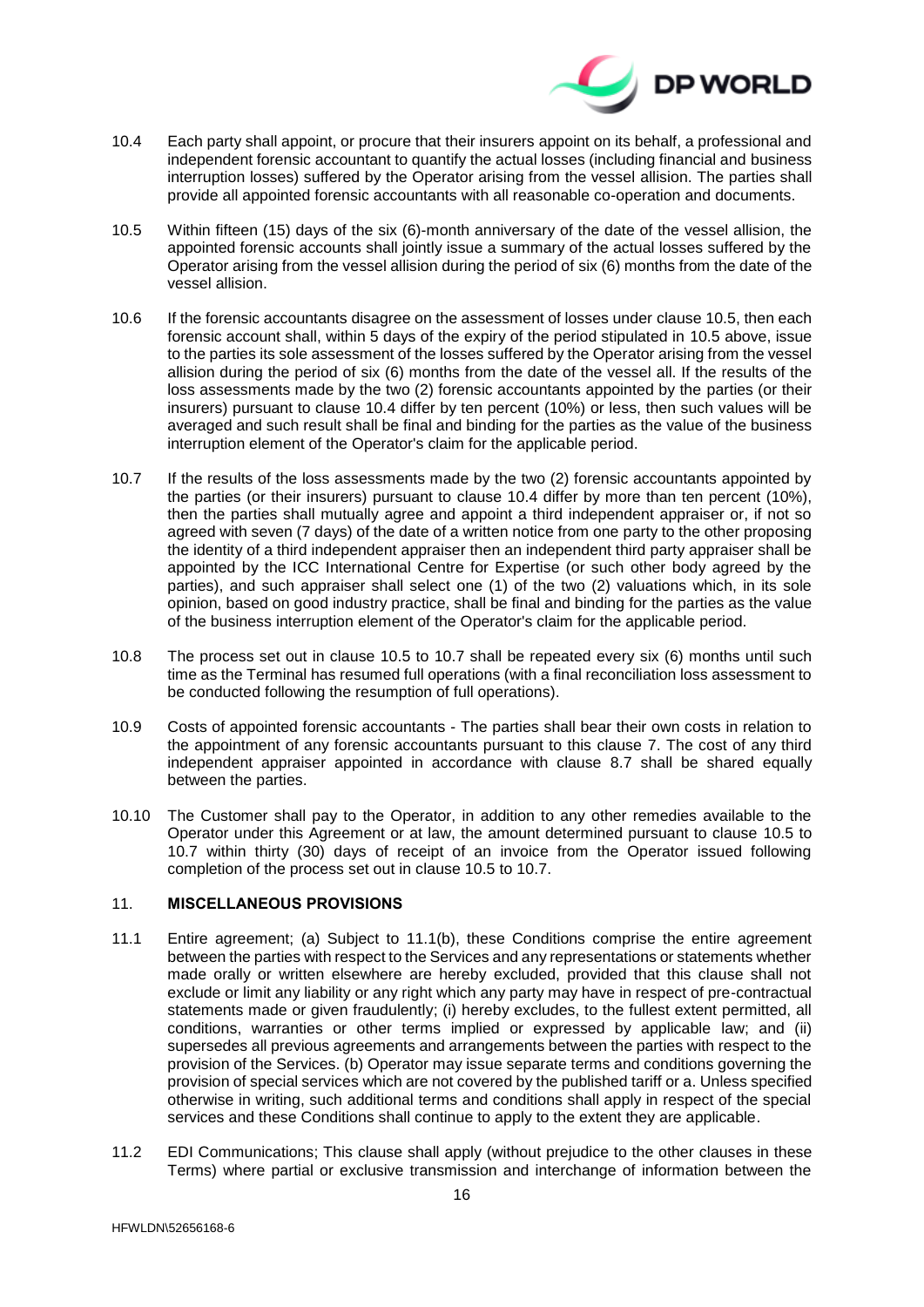

parties happens by means of an electronic data interchange system whereby electronic messages are transmitted from one party to another party ("EDI System"). The parties shall ensure that all such electronic communications are in compliance with the United Nations standards for Electronic Data Interchange for Administration, Commerce and Trade. The parties shall maintain (without modification) a data log of EDI System messages exchanged between them including details of times of transmission ("Data Log"). Data contained in the Data Log shall be retained by way of record for a period of not less than twelve (12) months. The Data Log may be maintained on computer media or other suitable means provided that, if it is necessary to do so, the data must be capable of being readily retrieved and presented in human readable form. Each of the parties shall take reasonable care in so far as it is within its power to do so to ensure that EDI System transmissions are secure and that unauthorised access to its EDI System is prevented. The parties agree that in the event of any complete or partial breakdown or failure of the EDI System and/or any related intermediary service platform, they will each take necessary steps to ensure the continued transmission and receipt of relevant messages, notices and information by alternative and/or additional means such that the operation of these Conditions is not adversely affected. The sender is responsible and shall use its best endeavours to ensure that EDI System messages are complete and correct. Notwithstanding the foregoing, the recipient must immediately inform the sender if it is, or should in all the circumstances, be reasonably obvious to the recipient that the transmission of such EDI System message is incomplete, incorrect or otherwise deficient.

- 11.3 Waiver; The waiver by either party of a breach or default of any of the provisions of these Conditions by the other party shall not be construed as a waiver of any succeeding breach of the same or other provisions, nor shall any delay or omission on the part of either party to exercise or avail itself of any right, power or privilege that it has or may have hereunder operate as a waiver of any breach or default by the other party.
- 11.4 Third Party Rights; The members of the Operator's Group and the Operator' sub-contractors are hereby entitled to enforce and have the benefit of all the liability provisions, warranties, indemnities, limitations and exclusions of liability contained in these Conditions and which benefit Operator in accordance with the Contract (Rights of Third Parties) Act 1999. The rights of either party to agree to rescind, amend or otherwise vary or to waive any provisions of these Conditions or to settle any dispute or other matter arising out of or in connection with these Conditions on such terms as they shall in their absolute discretion think fit shall not be subject to the consent of any member of the Operator's Group or any of Operator' sub-contractors. Except as stated in this clause, any person who is not a party to these Conditions may not enforce, or otherwise have the benefit of, any provision of these Conditions<sup>3</sup>.
- 11.5 Governing law; These Conditions and any contract or other relationship subject thereto shall be governed by the laws of England. Any dispute arising from or in relation to these Conditions or any relationship subject thereto (whether arising in contract or otherwise) shall be subject to the laws of England.<sup>4</sup>
- 11.6 Jurisdiction; Subject to clause [11.7,](#page-16-0) the Courts of England shall have exclusive jurisdiction over any dispute arising from or in relation to these Conditions or any relationship (whether arising in contract or otherwise) which is subject to these Conditions.
- <span id="page-16-0"></span>11.7 Operator shall have the right to bring any claim in connection with or arising out of these Conditions in the court of any jurisdiction.
- 11.8 Severability; If any provision of these Conditions shall be or be determined to be illegal, invalid, void or voidable, the legality or validity of the remainder of these Conditions shall not be affected and the remainder of these Conditions shall continue in full force and effect.

-

<sup>&</sup>lt;sup>3</sup> INTERNAL NOTE: This wording can only be used when the STCs are subject to English law.

<sup>4</sup> INTERNAL NOTE: Clause to be reviewed and amended as necessary for each jurisdiction. Please note that we have reviewed the STCs only from an English law point of view.